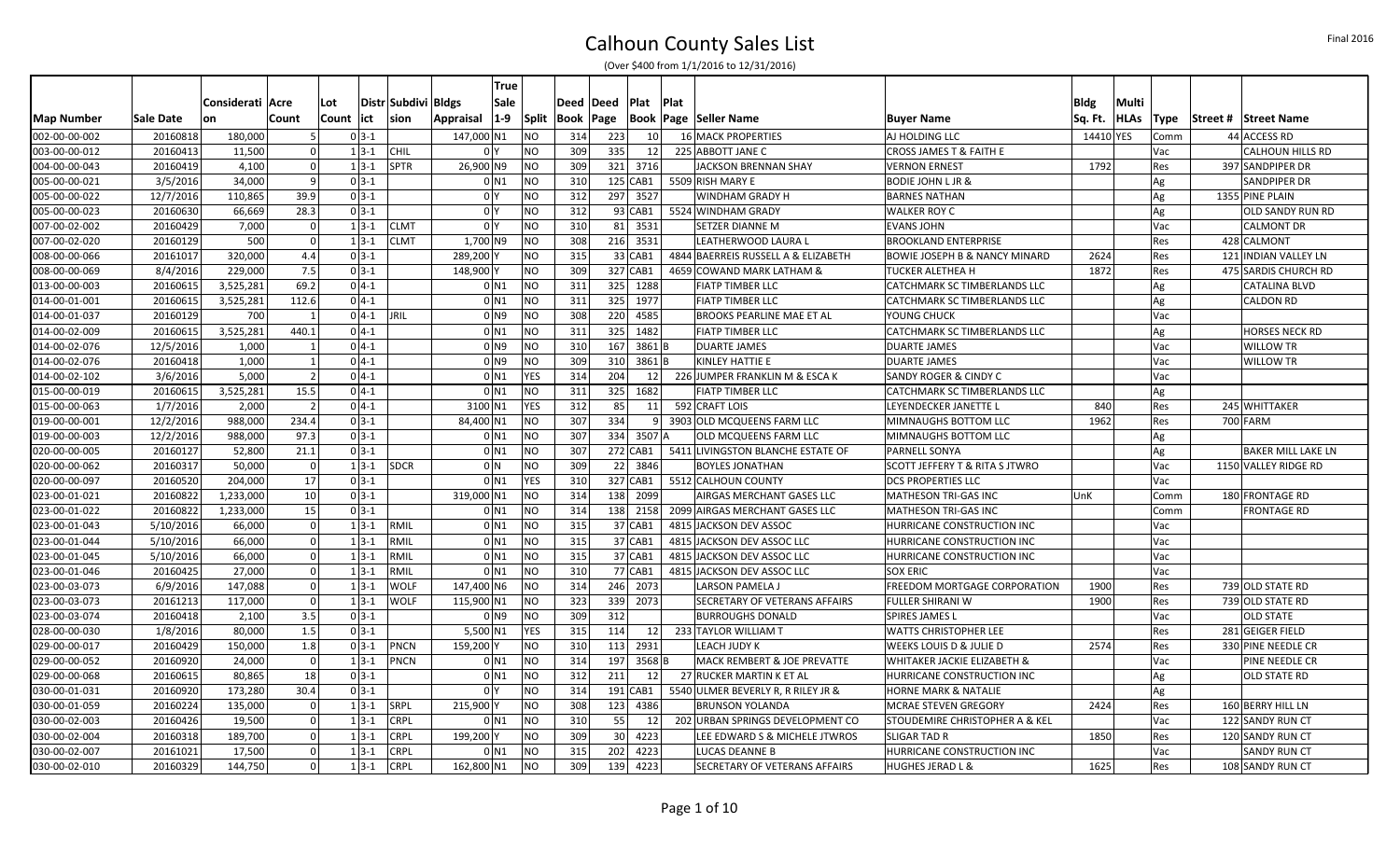|                   |           |                  |                |     |            |                     | True                        |              |           |                 |                 |       |                                        |                                  |             |             |             |                       |
|-------------------|-----------|------------------|----------------|-----|------------|---------------------|-----------------------------|--------------|-----------|-----------------|-----------------|-------|----------------------------------------|----------------------------------|-------------|-------------|-------------|-----------------------|
|                   |           | Considerati Acre |                | Lot |            | Distr Subdivi Bldgs | Sale                        |              | Deed Deed |                 | Plat            | ∣Plat |                                        |                                  | <b>Bldg</b> | Multi       |             |                       |
| <b>Map Number</b> | Sale Date | on               | Count          |     | Count lict | sion                | $ 1-9 $<br><b>Appraisal</b> | <b>Split</b> | Book      | Page            |                 |       | <b>Book   Page   Seller Name</b>       | <b>Buyer Name</b>                | Sq. Ft.     | <b>HLAs</b> | <b>Type</b> | Street # Street Name  |
| 030-00-02-028     | 20161114  | 33,850           |                |     | $03-1$     |                     | 60,700 N2                   | <b>NO</b>    | 315       | 304             |                 |       | 1200 STABLER ALICE K LIFE EST          | <b>STABLER BENJAMIN P</b>        | 1120        |             | Res         | 294 KAISER RD         |
| 030-00-02-043     | 1/9/2016  | 16,363           |                |     | $03-1$     |                     | $0$ $N1$                    | <b>NO</b>    | 314       | 66              | <b>10</b>       |       | 792 WADDELL PAMELA M & THOMAS J        | <b>TORRES J GUADALUPE</b>        |             |             | Vac         | <b>OLD STATE RD</b>   |
| 030-00-02-044     | 1/9/2016  | 28,636           |                |     | $03-1$     |                     | $0$ $N1$                    | <b>NO</b>    | 314       | 63              | 10 <sup>1</sup> |       | 791 MCSWEEN MARY FRANCES               | <b>TORRES J GUADALUPE</b>        |             |             | Vac         | <b>OLD STATE RD</b>   |
| 030-00-02-044     | 1/9/2016  | 28,636           | - 1            |     | $03-1$     |                     | 0 N9                        | <b>NO</b>    | 317       | 30              | - 10            |       | 791 MCSWEEN MARY FRANCES               | <b>TORRES J GUADALUPE</b>        |             |             | Vac         | OLD STATE RD          |
| 030-00-02-045     | 1/9/2016  | 28,636           | 3.1            |     | $03-1$     |                     | $0$ N1                      | <b>NO</b>    | 314       | 63              | 10 <sup>1</sup> |       | 782 MCSWEEN MARY FRANCES               | <b>TORRES J GUADALUPE</b>        |             |             | Vac         |                       |
| 030-00-02-045     | 1/9/2016  | 28,636           | 3.1            |     | $03-1$     |                     | 0 <sub>N9</sub>             | <b>NO</b>    | 317       | 30 <sup>°</sup> | 10              |       | 782 MCSWEEN MARY FRANCES               | <b>TORRES J GUADALUPE</b>        |             |             | Vac         |                       |
| 030-00-02-048     | 20161227  | 10,000           | 2.6            |     | $03-1$     |                     | 11,300 N2                   | <b>NO</b>    | 317       |                 | 75 3638         |       | SPIRES KENNETH D & STEVEN W            | <b>TAYLOR VIRGINIA ETAL</b>      | 1905        |             | Res         | 1507 OLD STATE RD     |
| 030-00-02-048     | 20161228  | 10,000           | 2.6            |     | $03-1$     |                     | 11,300 N2                   | <b>NO</b>    | 317       | 81              | 3638            |       | <b>LAWSON BONNIE S</b>                 | <b>TAYLOR VIRGINIA &amp; ROY</b> | 1905        |             | Res         | 1507 OLD STATE RD     |
| 030-00-02-049     | 20161227  | 10,000           | 38.5           |     | $0 3-1 $   |                     | 0 <sub>N2</sub>             | <b>NO</b>    | 317       |                 | 81 3638         |       | <b>SPIRES DOROTHY S &amp; HARVEY W</b> | SPIRES KENNETH D & STEVEN W      |             |             | Ag          | <b>OLD STATE RD</b>   |
| 030-00-02-049     | 20161228  | 10,000           | 38.5           |     | $03-1$     |                     | 0 <sub>N2</sub>             | <b>NO</b>    | 317       | 81              | 3638            |       | SPIRES KENNETH D & STEVEN W            | SPIRES KENNETH D & STEVEN W      |             |             | Ag          | <b>OLD STATE RD</b>   |
| 030-00-02-056     | 20160927  | 21,500           | $\Omega$       |     | $1 3-1 $   | <b>CRPL</b>         | $0$ $N1$                    | <b>NO</b>    | 314       | 303             | 12              |       | 163 GEIGER HELEN M                     | HURRICANE CONSTRUCTION INC       |             |             | Vac         |                       |
| 030-00-02-057     | 8/8/2016  | 17,500           |                |     | $13-1$     | <b>CRPL</b>         | 0 <sub>N1</sub>             | <b>NO</b>    | 313       | 271             | 12              |       | 163 GEIGER HELEN M                     | HURRICANE CONSTRUCTION INC       |             |             | Vac         |                       |
| 030-00-02-058     | 10/8/2016 | 96,250           | $\Omega$       |     | $1 3-1 $   | <b>CRPL</b>         | $0$ $N1$                    | <b>NO</b>    | 313       |                 | 267 CAB1        |       | 5366 SEC FED TR AS TRUSTEE             | HURRICANE CONSTRUCTION INC       |             |             | Vac         |                       |
| 030-00-02-059     | 10/8/2016 | 96,250           | $\Omega$       |     | $13-1$     | <b>CRPL</b>         | $0$ $N1$                    | <b>NO</b>    | 313       |                 | 267 CAB1        |       | 5366 SEC FED TR AS TRUSTEE             | HURRICANE CONSTRUCTION INC       |             |             | Vac         |                       |
| 030-00-02-060     | 20160927  | 17,500           | $\Omega$       |     | $13-1$     | <b>CRPL</b>         | $0$ N1                      | <b>NO</b>    | 314       |                 | 300 CAB1        |       | 5366 SEC FED TR AS TRUSTEE             | HURRICANE CONSTRUCTION INC       |             |             | Vac         |                       |
| 030-00-02-062     | 20160715  | 185,675          | $\Omega$       |     | $13-1$     | <b>CRPL</b>         | $0$ $N1$                    | <b>NO</b>    | 312       |                 | 250 CAB1        |       | 5366 HURRICANE CONSTRUCTION            | LUZ MARGARET E & PFOHL ZACHARY   |             |             | Vac         | 146 EDEN BROOK        |
| 030-00-02-063     | 20160927  | 17,500           |                |     | $13-1$     | <b>CRPL</b>         | 0 <sub>N1</sub>             | <b>NO</b>    | 314       |                 | $291$ CAB1      |       | 5366 SEC FED TR AS TRUSTEE             | HURRICANE CONSTRUCTION INC       |             |             | Vac         | 156 EDEN BROOK        |
| 030-00-02-063     | 20161216  | 184,990          | $\Omega$       |     | $13-1$     | <b>CRPL</b>         | $0$ $N1$                    | <b>NO</b>    | 316       |                 | 297 CAB1        |       | 5366 HURRICANE CONSTRUCTION INC        | <b>BRADLEY GWENDOLYN</b>         |             |             | Vac         | 156 EDEN BROOK        |
| 030-00-02-065     | 20160927  | 17,500           | $\Omega$       |     | $13-1$     | <b>CRPL</b>         | $0$ $N1$                    | <b>NO</b>    | 314       |                 | 297 CAB1        |       | 5366 SEC FED TR AS TRUSTEE             | HURRICANE CONSTRUCTION INC       |             |             | Vac         | 170 EDEN BROOK        |
| 030-00-02-065     | 20161215  | 211,540          | $\Omega$       |     | $13-1$     | <b>CRPL</b>         | $0$ N1                      | <b>NO</b>    | 316       |                 | 315 CAB1        |       | 5366 HURRICANE CONSTRUCTION INC        | TULLOCK PHERMELLA & FERLONDO     |             |             | Vac         | 170 EDEN BROOK        |
| 030-00-02-066     | 20160927  | 17,500           | $\Omega$       |     | $13-1$     | <b>CRPL</b>         | $0$ N1                      | <b>NO</b>    | 314       |                 | 294 CAB1        |       | 5366 SEC FED TR AS TRUSTEE             | HURRICANE CONSTRUCTION INC       |             |             | Vac         | 176 EDEN BROOK        |
| 030-00-02-066     | 20161222  | 152,090          | $\Omega$       |     | $13-1$     | <b>CRPL</b>         | 136,100 N1                  | <b>NO</b>    | 317       |                 | 239 CAB1        |       | 5366 HURRICANE CONSTRUCTION INC        | JONES ANTHONY M                  |             |             | Res         | 176 EDEN BROOK        |
| 030-00-02-069     | 10/8/2016 | 96,250           | $\overline{0}$ |     | $13-1$     | <b>CRPL</b>         | 0 N <sub>1</sub>            | <b>NO</b>    | 313       |                 | 267 CAB1        |       | 5366 SEC FED TR AS TRUSTEE             | HURRICANE CONSTRUCTION INC       |             |             | Vac         |                       |
| 030-00-02-071     | 10/8/2016 | 96,250           | $\Omega$       |     | $13-1$     | <b>CRPL</b>         | $0$ N1                      | <b>NO</b>    | 313       |                 | 267 CAB1        |       | 5366 SEC FED TR AS TRUSTEE             | HURRICANE CONSTRUCTION INC       |             |             | Vac         | 163 EDEN BROOK        |
| 030-00-02-072     | 20160525  | 139,890          | $\Omega$       |     | $13-1$     | <b>CRPL</b>         | 0 <sup>1</sup>              | <b>NO</b>    | 311       |                 | 113 CAB1        |       | 5366 HURRICANE CONSTRUCTION            | HUTCHINS TIMOTHY H & JUDY S      |             |             | Vac         | 155 EDEN BROOK        |
| 030-00-02-073     | 10/8/2016 | 96,250           | $\Omega$       |     | $13-1$     | <b>CRPL</b>         | 0 <sub>N1</sub>             | <b>NO</b>    | 313       |                 | 267 CAB1        |       | 5366 SEC FED TR AS TRUSTEE             | HURRICANE CONSTRUCTION INC       |             |             | Vac         | 145 EDEN BROOK        |
| 030-00-02-073     | 20161019  | 158,000          | $\Omega$       |     | $13-1$     | <b>CRPL</b>         | 0 <sup>N</sup>              | <b>NO</b>    | 315       |                 | 151 CAB1        |       | 5366 HURRICANE CONSTRUCTION INC        | <b>CROWLEY DANIEL</b>            |             |             | Vac         | 145 EDEN BROOK        |
| 030-00-02-074     | 10/8/2016 | 96,250           | $\Omega$       |     | $13-1$     | <b>CRPL</b>         | 0 <sub>N1</sub>             | <b>NO</b>    | 313       |                 | 267 CAB1        |       | 5366 SEC FED TR AS TRUSTEE             | HURRICANE CONSTRUCTION INC       |             |             | Vac         | 131 EDEN BROOK        |
| 030-00-02-074     | 20161019  | 134,792          | $\Omega$       |     | $13-1$     | <b>CRPL</b>         | 0 <sup>1</sup>              | <b>NO</b>    | 315       |                 | 124 CAB1        |       | 5366 HURRICANE CONSTRUCTION INC        | <b>ROSE MALERY</b>               |             |             | Vac         | 131 EDEN BROOK        |
| 030-00-02-075     | 20160630  | 180,990          | $\Omega$       |     | $13-1$     | <b>CRPL</b>         | 0 <sub>N1</sub>             | <b>NO</b>    | 312       |                 | 137 CAB1        |       | 5366 HURRICANE CONSTRUCTION            | MOORER LAKEISHA & DERRICK L      |             |             | Vac         | 123 EDEN BROOK        |
| 030-00-02-076     | 20160630  | 208,990          | $\Omega$       |     | $13-1$     | <b>CRPL</b>         | $0$ $N1$                    | <b>NO</b>    | 312       |                 | $141$ CAB1      |       | 5366 HURRICANE CONSTRUCTION            | <b>WIGGINS ORIN</b>              |             |             | Vac         | 117 EDEN BROOK        |
| 031-00-00-045     | 20161114  | 210,000          | 1.4            |     | $03-1$     |                     | $0$ $N1$                    | <b>YES</b>   | 315       |                 | 336 CAB1        |       | 5555 TAYLOR WILLIAM                    | JR LEX 2 LLC                     |             |             | Comm        |                       |
| 032-00-01-001     | 7/9/2016  | 372,000          | 36.5           |     | $03-1$     |                     | 163,900                     | <b>NO</b>    | 314       |                 | 90 CAB1         |       | 5537 RICHBURG JEROME K & LISA R        | PITTMAN TOM & MARY TRUSTEES OF   | 1866        |             | Res         | 904 VALLEY RIDGE RD   |
| 032-00-01-002     | 20160928  | 40,000           | -5             |     | $03-1$     |                     | 0 <sup>1</sup>              | <b>NO</b>    | 314       | 239             | 10              |       | 25 WINDHAM GRADY HOPE                  | COTTON DAVID L & ROBIN O         |             |             | Vac         | VALLEY RIDGE RD       |
| 032-00-01-009     | 3/2/2016  | 194,900          |                |     | $03-1$     |                     | 121,200                     | <b>NO</b>    | 307       | 292             | q               |       | 229 LAWSON GEORGE A & JOY L            | PLYER CLINT DANIEL &             | 1857        |             | Res         | 555 GLOWWORM RD       |
| 032-00-02-036     | 20160818  | 83,650           | 0.8            |     | $03-1$     |                     | 13,500 N1                   | YES          | 313       |                 | $231$ CAB1      |       | 5527 JACKSON JAMES S & CINDI A         | PITTMAN TOM & MARY TRUSTEES OF   |             |             | Res         | 9045 COLUMBIA         |
| 032-00-03-072     | 20161215  | 6,000            | $\overline{1}$ |     | $0 3-1 $   |                     | 0 <sub>N1</sub>             | YES          | 317       | 86              | 12              |       | 239 RICHBURG JEROME L & LISA           | <b>PATTON SANDRA</b>             |             |             | Vac         |                       |
| 035-00-00-009     | 20160725  | 204,318          | 96.2           |     | $04-1$     |                     | 0 <sup>1</sup>              | <b>NO</b>    | 313       |                 | 35 3411 B       |       | HIPP JOHN C & BILL                     | <b>SMITH JUDSON P &amp;</b>      |             |             | Ag          | <b>CENTER HILL RD</b> |
| 035-00-00-027     | 4/1/2016  | 43,758           | $\Omega$       |     | $14-1$     | LVAL                | 200 N9                      | <b>NO</b>    | 307       |                 | 343 4162 B      |       | <b>MCGUIRE DAVID &amp; VICKIE</b>      | <b>WILMINGTON TRUST COMPANY</b>  | 1792        |             | Res         | 189 PRECIOUS          |
| 035-00-00-027     | 12/5/2016 | 21,000           |                |     | $1 4-1$    | LVAL                | 27,200 N1                   | <b>NO</b>    | 311       |                 | 151 4162 B      |       | <b>WILMINGTON TRUST COMPANY</b>        | <b>SMITH RUSSELL E</b>           | 1792        |             | Res         | 189 PRECIOUS          |
| 035-00-00-031     | 20160414  | 28,000           |                |     | $04-1$     |                     | 0 <sup>1</sup>              | <b>NO</b>    | 309       |                 | 271 3474        |       | DANIELS CARL E                         | LONG LINDA & CARNES LARRY L      |             |             | Ag          |                       |
| 037-00-00-013     | 20160615  | 3,525,281        | 176.1          |     | $04-1$     |                     | $0$ $N1$                    | <b>NO</b>    | 311       |                 | 325 1482        |       | <b>FIATP TIMBER LLC</b>                | CATCHMARK SC TIMBERLANDS LLC     |             |             | Ag          | <b>HORSES NECK RD</b> |
| 037-00-00-044     | 20160122  | 28,000           | $\Omega$       |     | $1 4-1 $   | SPHL                | $0$ N1                      | <b>NO</b>    | 307       |                 | 215 3590        |       | <b>BROWN PHILLIP ET AL</b>             | <b>ZEIGLER DAVID</b>             |             |             | Vac         | <b>DEARBORN RD</b>    |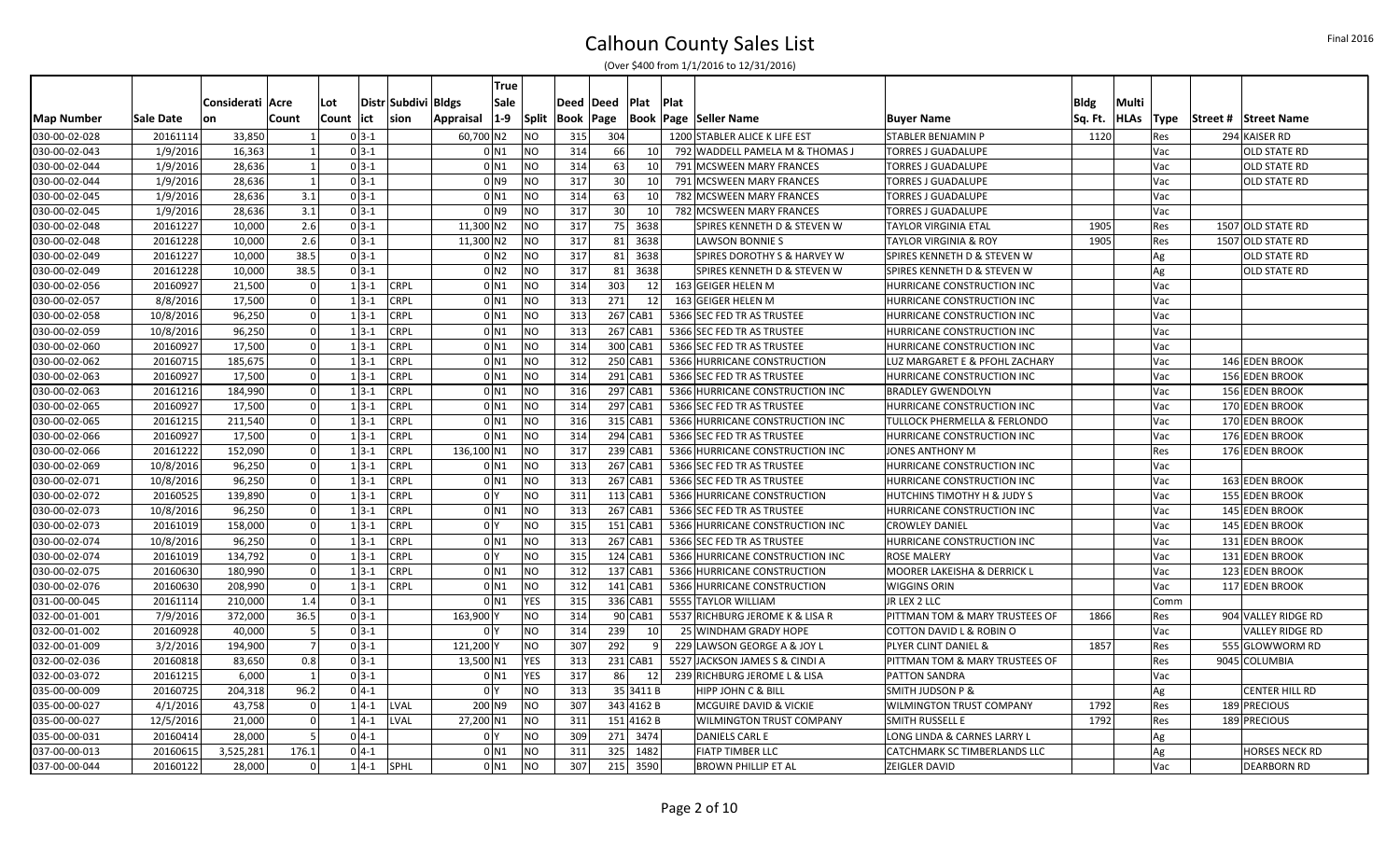|                   |           |                  |                |            |          |                     |            | True            |              |            |                    |            |             |                                  |                                      |             |             |             |                         |
|-------------------|-----------|------------------|----------------|------------|----------|---------------------|------------|-----------------|--------------|------------|--------------------|------------|-------------|----------------------------------|--------------------------------------|-------------|-------------|-------------|-------------------------|
|                   |           | Considerati Acre |                | Lot        |          | Distr Subdivi Bldgs |            | Sale            |              |            | Deed   Deed   Plat |            | <b>Plat</b> |                                  |                                      | <b>Bldg</b> | Multi       |             |                         |
| <b>Map Number</b> | Sale Date | on               | Count          | Count  ict |          | sion                | Appraisal  | $1-9$           | <b>Split</b> | Book  Page |                    |            |             | Book  Page  Seller Name          | <b>Buyer Name</b>                    | Sq. Ft.     | <b>HLAs</b> | <b>Type</b> | Street # Street Name    |
| 037-00-00-045     | 20160122  | 28,000           | $\Omega$       |            | $1 4-1$  | SPHL                |            | 0 <sub>N1</sub> | <b>NO</b>    | 307        |                    | 215 3590   |             | <b>BROWN PHILLIP ET AL</b>       | ZEIGLER DAVID                        |             |             | Vac         | <b>DEARBORN RD</b>      |
| 037-00-00-048     | 20160628  | 91,000           | 22.4           |            | $04-1$   | SPHL                | 54,900 N1  |                 | <b>NO</b>    | 312        |                    | $17$ CAB1  |             | 5510 ELDER MATTHEW C & BROOKE W  | HUNTER RALPH ALLAN JR &              | 2304        |             | Res         | 74 DEARBORN RD          |
| 038-00-00-033     | 20161219  | 290,000          | 60             |            | $0 4-1$  |                     | 85,500     |                 | NO.          | 316        |                    | 294 3584 A |             | <b>HOOKER BOBBY R &amp; JEAN</b> | KING SAMUEL V                        | 1152        |             | Res         | 143 DEARBORN RD         |
| 039-00-00-025     | 10/5/2016 | 41,440           | 14.8           |            | $0 4-1$  |                     |            | 0 <sub>N1</sub> | <b>NO</b>    | 310        |                    | 282 4389   |             | <b>FLAKE JOANN</b>               | <b>GAME ON FARMS LLC</b>             |             |             | Ag          | <b>KAIGLER ST</b>       |
| 040-00-00-001     | 20160615  | 3,525,281        | 11             |            | $0 4-1$  |                     |            | 0 <sub>N1</sub> | <b>NO</b>    | 311        | 325                | -91        |             | 465 FIATP TIMBER LLC             | CATCHMARK SC TIMBERLANDS LLC         |             |             | Ag          | <b>BULL SWAMP RD</b>    |
| 040-00-00-003     | 20160615  | 3,525,281        | 107            |            | $04-1$   |                     |            | 0 <sub>N1</sub> | <b>NO</b>    | 311        | 325                | q          |             | 418 FIATP TIMBER LLC             | CATCHMARK SC TIMBERLANDS LLC         |             |             | Ag          | AZ RD                   |
| 040-00-00-006     | 20161220  | 450,000          | 206            |            | $0 4-1 $ |                     | 3,000 N9   |                 | <b>YES</b>   | 316        |                    | 330 1692   |             | <b>WOLFE RICHARD EDWARD</b>      | MCLEOD HECTOR ROBERT TRUSTEE         |             |             | Ag          | 1325 AZ ROAD            |
| 040-00-00-030     | 20160322  | 16,000           | -5             |            | $04-1$   |                     |            | 0 N1            | YES          | 309        |                    | $269$ CAB1 |             | 5487 SAYLOR REGINALD O           | <b>BALDWIN BRYAN C &amp; MALLORY</b> |             |             | Vac         |                         |
| 040-00-00-031     | 20161220  | 450,000          | 0.4            |            | $0 4-1 $ |                     |            | 0 <sub>N1</sub> | <b>YES</b>   | 316        |                    | 330 CAB1   |             | 5554 WOLFE RICHARD EDWARDS       | MCLEOD HECTOR ROBERT TRUSTEE         |             |             | Ag          |                         |
| 044-00-00-045     | 3/6/2016  | 2,000            | $\Omega$       |            | $1 4-1$  | OAKH                |            | $0$ N1          | <b>NO</b>    | 311        |                    | 201 3525   |             | JEFFERSON JUDITH                 | <b>MICKENS EDNA</b>                  |             |             | Vac         | <b>JENNIFER LN</b>      |
| 044-00-00-051     | 6/10/2016 | 500              | $\Omega$       |            | $1 4-1$  | <b>OAKH</b>         |            | 0 <sub>N1</sub> | <b>NO</b>    | 315        | 313                |            |             | <b>FRANKLIN DAVID JR</b>         | MCMICHAEL MELVIN                     |             |             | Vac         | MARY JOYE LN            |
| 044-00-00-061     | 6/10/2016 | 6,000            |                |            | $1 4-1$  | OAKH                |            | 0 <sup>1</sup>  | <b>NO</b>    | 315        |                    | 94 3576    |             | <b>CHARLEE INC</b>               | <b>GARVIN TERRY</b>                  |             |             | Vac         | 1336 KENNERLY RD        |
| 045-00-00-019     | 20160914  | 206,000          | 9              |            | $0 4-1 $ |                     | 236,300    |                 | <b>NO</b>    | 314        | 176                |            |             | <b>REED JAMES R SR</b>           | REED JAMES R JR & CARLIE M           | 2502        |             | Res         | 584 BULL SWAMP RD       |
| 047-00-02-005     | 4/1/2016  | 50,927           | 13             |            | $0 4-1 $ |                     | 38,500 N6  |                 | <b>NO</b>    | 307        | 346                |            |             | <b>HUTTO BEVILL KIRBY</b>        | CITIFINANCIAL SERVICING LLC          | 1148        |             | Res         | 7461 COLUMBIA RD        |
| 049-00-01-065     | 20160516  | 43,400           | $\Omega$       |            |          | $1 4-1 $ GHAI       |            | 0 <sup>1</sup>  | <b>NO</b>    | 310        |                    | 241 4241 B |             | LIVINGSTON CLYDE M JR &          | JONES HAROLD D                       |             |             | Vac         | <b>BIG BEAVER CREEK</b> |
| 049-00-01-071     | 20160113  | 10,000           | $\overline{2}$ |            | $04-1$   |                     | 102,700 N1 |                 | <b>NO</b>    | 307        | 117                | 11         |             | 983 JEFFERS RICHARD D            | <b>CROSBY AUSTIN SHERRY K</b>        | 1596        |             | Res         | 796 BIG BEAVER CREEK RD |
| 049-00-01-071     | 20160729  | 118,000          | $\overline{2}$ |            | $0 4-1 $ |                     | 102,700    |                 | <b>NO</b>    | 312        | 315                | 11         |             | 983 CROSBY AUSTIN SHERRY K       | <b>COLEMAN SCOTTIE BRENT</b>         | 1596        |             | Res         | 796 BIG BEAVER CREEK RD |
| 049-00-02-016     | 20160229  | 7,200            | $\overline{0}$ |            |          | $1 4-1$ SEED        |            | 0 <sub>N1</sub> | <b>NO</b>    | 308        |                    | 159 3477   |             | JOHN & ANN OFARRELL LLC          | LIVINGTON ELIZABETH                  |             |             | Vac         | 134 SEEDLING FARM       |
| 049-00-02-033     | 3/12/2016 | 15,000           | $\Omega$       |            | $1 4-1 $ | <b>SEED</b>         |            | 0 <sub>N1</sub> | <b>NO</b>    | 317        |                    | 256 3480   |             | JOHN & ANN OFARRELL LLC          | <b>HOWELL LURLINE FIELDS</b>         |             |             | Vac         | 120 WHITE SANDS LN      |
| 050-00-00-002     | 5/7/2016  | 320,000          | 70.8           |            | $0 4-1 $ |                     | 118,600    |                 | <b>NO</b>    | 312        |                    | 94 CAB1    |             | 5521 OTT TOBY DEAN & AMY L       | WOOTEN JACK E JR AND BETTY B         | 2120        |             | Res         | 228 JOTS SPOT LN        |
| 051-00-00-008     | 4/1/2016  | 25,000           | 11.9           |            | $0 3-1 $ |                     |            | $0$ N1          | <b>NO</b>    | 307        |                    | 60 1580    |             | COOKE RAYMOND R & STELLA J       | <b>JUMPER RONALD</b>                 |             |             | Ag          | <b>BOONE LN</b>         |
| 052-00-01-015     | 20160427  | 15,000           | - 1            |            | $0 3-1 $ |                     | 1,900 N1   |                 | <b>NO</b>    | 310        | 83                 |            |             | <b>RUSSELL CAROL I</b>           | <b>VEGA TARA H</b>                   |             |             | Res         | 142 VALLEY RIDGE        |
| 052-00-01-031     | 5/10/2016 | 40,500           | $\Omega$       |            |          | $1 3-1$ HSID        |            | 0 <sub>N1</sub> | <b>NO</b>    | 314        |                    | 287 3384 B |             | <b>MACK PROPERTIES</b>           | MACK BENJAMIN F & BILLY V &          |             |             | Vac         | <b>HILLSIDE DR</b>      |
| 052-00-01-042     | 5/10/2016 | 40,500           | $\Omega$       |            | $1 3-1 $ | <b>HSID</b>         |            | 0 <sub>N1</sub> | NO           | 314        |                    | 287 3384 B |             | <b>MACK PROPERTIES</b>           | MACK BENJAMIN F & BILLY V &          |             |             | Vac         | <b>HILLSIDE</b>         |
| 052-00-04-003     | 20160930  | 70,000           | 7.8            |            | $03-1$   |                     |            | 0 <sub>N2</sub> | <b>NO</b>    | 314        |                    | 336 274    |             | 289 DAVIS ERIC C                 | DAVIS AMELIA EMALANI SHARON          |             |             | Ag          | <b>CHERRY LAUREL LN</b> |
| 052-00-05-023     | 20160324  | 1,700            | $\overline{3}$ |            | $03-1$   |                     |            | 500 N9          | NO.          | 309        | 69                 |            |             | HOWELL ETHEL BELL HEIRS OF       | <b>BOZARD RONNIE E</b>               |             |             | Res         | 305 STABLER HILL RD     |
| 053-00-01-002     | 6/9/2016  | 41,000           | 3.4            |            | $0 3-1 $ |                     | 97,200 N9  |                 | NO.          | 316        | 91                 | 12         |             | 198 SPARKS TERRY R               | PENNYMAC LOAN SERVICES LLC           | 1735        |             | Res         | 2373 OLD STATE          |
| 053-00-01-013     | 2/7/2016  | 2,696            | 80.8           |            | $0 3-1 $ |                     |            | 0 <sub>N7</sub> | <b>NO</b>    | 312        | 216                |            |             | FELDER ANNIE HEIRS OF            | TURNER GORDON M & TAMMY MACK         |             |             | Ag          |                         |
| 053-00-01-013     | 4/3/2016  | 5,393            | 80.8           |            | $0 3-1 $ |                     |            | 0 <sub>N7</sub> | <b>NO</b>    | 309        | 176                |            |             | FELDER ANNIE HEIRS OF            | TURNER GORDON M & TAMMY MACK         |             |             | Ag          |                         |
| 053-00-01-013     | 7/3/2016  | 2,696            | 80.8           |            | $03-1$   |                     |            | 0 <sub>N7</sub> | <b>NO</b>    | 309        | 178                |            |             | <b>FELDER ANNIE HEIRS OF</b>     | TURNER GORDON M & TAMMY MACK         |             |             | Ag          |                         |
| 053-00-01-013     | 7/4/2016  | 4,712            | 80.8           |            | $03-1$   |                     |            | 0 <sub>N7</sub> | <b>NO</b>    | 309        | 166                |            |             | FELDER ANNIE HEIRS OF            | TURNER GORDON M & TAMMY MACK         |             |             | Ag          |                         |
| 053-00-01-013     | 7/4/2016  | 1,795            | 80.8           |            | $0 3-1 $ |                     |            | $0$ N7          | <b>NO</b>    | 309        | 180                |            |             | <b>FELDER ANNIE HEIRS OF</b>     | TURNER GORDON M & TAMMY MACK         |             |             | Ag          |                         |
| 053-00-01-013     | 8/4/2016  | 4,881            | 80.8           |            | $0 3-1 $ |                     |            | 0 N7            | <b>NO</b>    | 309        | 273                |            |             | <b>FELDER ANNIE HEIRS OF</b>     | TURNER GORDON M & TAMMY MACK         |             |             | Ag          |                         |
| 053-00-01-013     | 10/3/2016 | 16,178           | 80.8           |            | $0 3-1 $ |                     |            | 0 <sub>N7</sub> | <b>NO</b>    | 309        | 174                |            |             | FELDER ANNIE HEIRS OF            | TURNER GORDON M & TAMMY MACK         |             |             | Ag          |                         |
| 053-00-01-013     | 11/3/2016 | 2,696            | 80.8           |            | $03-1$   |                     |            | 0 <sub>N7</sub> | <b>NO</b>    | 309        | 170                |            |             | FELDER ANNIE HEIRS OF            | TURNER GORDON M & TAMMY MACK         |             |             | Ag          |                         |
| 053-00-01-013     | 11/3/2016 | 2,696            | 80.8           |            | $0 3-1 $ |                     |            | 0 <sub>N7</sub> | <b>NO</b>    | 309        | 172                |            |             | <b>FELDER ANNIE HEIRS OF</b>     | TURNER GORDON M & TAMMY MACK         |             |             | Ag          |                         |
| 053-00-01-013     | 12/4/2016 | 4,881            | 80.8           |            | $0 3-1 $ |                     |            | 0 <sub>N7</sub> | <b>NO</b>    | 309        | 275                |            |             | <b>FELDER ANNIE HEIRS OF</b>     | TURNER GORDON M & TAMMY MACK         |             |             | Ag          |                         |
| 053-00-01-013     | 20160329  | 1,795            | 80.8           |            | $0 3-1 $ |                     |            | 0 <sub>N7</sub> | <b>NO</b>    | 309        | 168                |            |             | FELDER ANNIE HEIRS OF            | TURNER GORDON M & TAMMY MACK         |             |             | Ag          |                         |
| 053-00-01-013     | 20160415  | 1,795            | 80.8           |            | $0 3-1 $ |                     |            | 0 <sub>N7</sub> | <b>NO</b>    | 309        | 317                |            |             | FELDER ANNIE HEIRS OF            | TURNER GORDON M & TAMMY MACK         |             |             | Ag          |                         |
| 053-00-01-013     | 20160415  | 8,079            | 80.8           |            | $0 3-1 $ |                     |            | 0 <sub>N7</sub> | <b>NO</b>    | 310        | 10                 |            |             | FELDER ANNIE HEIRS OF            | TURNER GORDON M & TAMMY MACK         |             |             | Ag          |                         |
| 053-00-01-013     | 20160419  | 8,079            | 80.8           |            | $0 3-1 $ |                     |            | 0 <sub>N7</sub> | <b>NO</b>    | 310        | 16                 |            |             | <b>FELDER ANNIE HEIRS OF</b>     | TURNER GORDON M & TAMMY MACK         |             |             | Ag          |                         |
| 053-00-01-013     | 20160422  | 1,795            | 80.8           |            | $0 3-1 $ |                     |            | $01$ N7         | NO.          | 310        | 59                 |            |             | FELDER ANNIE HEIRS OF            | TURNER GORDON M & TAMMY MACK         |             |             | Ag          |                         |
| 053-00-01-013     | 20160425  | 1,795            | 80.8           |            | $0 3-1 $ |                     |            | 0 <sub>N7</sub> | <b>NO</b>    | 310        | 73                 |            |             | <b>FELDER ANNIE HEIRS OF</b>     | TURNER GORDON M & TAMMY MACK         |             |             | Ag          |                         |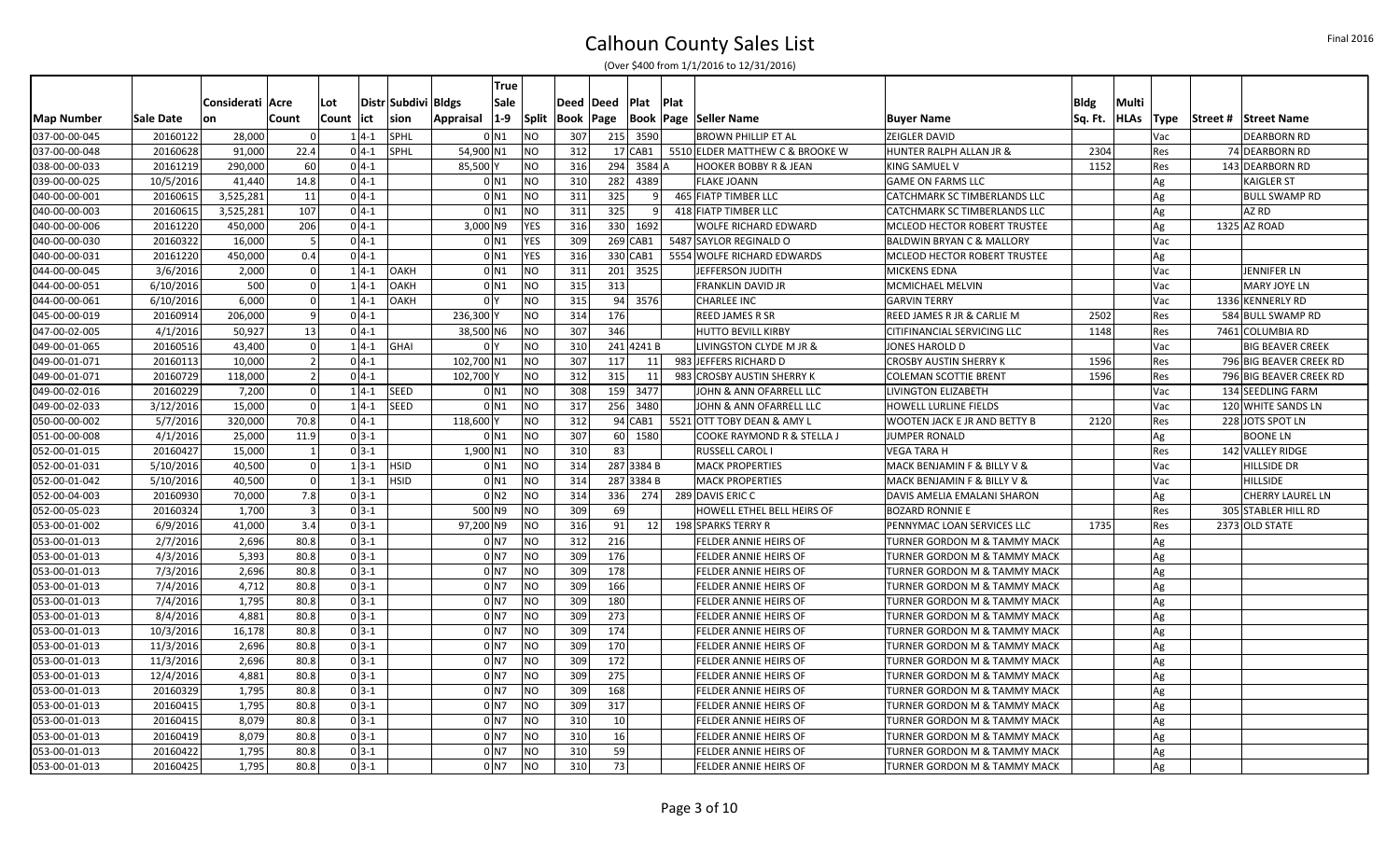|                   |            |                  |                          |            |                     | True                      |              |           |          |                 |      |                                          |                                           |             |             |             |                               |
|-------------------|------------|------------------|--------------------------|------------|---------------------|---------------------------|--------------|-----------|----------|-----------------|------|------------------------------------------|-------------------------------------------|-------------|-------------|-------------|-------------------------------|
|                   |            | Considerati Acre |                          | Lot        | Distr Subdivi Bldgs | Sale                      |              | Deed Deed |          | Plat            | Plat |                                          |                                           | <b>Bldg</b> | Multi       |             |                               |
| <b>Map Number</b> | Sale Date  | lon              | Count                    | Count  ict | <b>sion</b>         | $1-9$<br><b>Appraisal</b> | <b>Split</b> | Book Page |          |                 |      | <b>Book Page Seller Name</b>             | <b>Buyer Name</b>                         | Sq. Ft.     | <b>HLAs</b> | <b>Type</b> | <b>Street # Street Name</b>   |
| 053-00-01-013     | 20160425   | 1,795            | 80.8                     | $03-1$     |                     | 0 N7                      | <b>NO</b>    | 310       | 99       |                 |      | FELDER ANNIE HEIRS OF                    | TURNER GORDON M & TAMMY MACK              |             |             | Ag          |                               |
| 053-00-01-013     | 20160425   | 1,795            | 80.8                     | $03-1$     |                     | $0$ N7                    | <b>NO</b>    | 310       | 101      |                 |      | FELDER ANNIE HEIRS OF                    | TURNER GORDON M & TAMMY MACK              |             |             | Ag          |                               |
| 053-00-01-013     | 20160513   | 523              | 80.8                     | $03-1$     |                     | $01$ N7                   | <b>NO</b>    | 310       | 197      |                 |      | FELDER ANNIE HEIRS OF                    | TURNER GORDON M & TAMMY MACK              |             |             | Ag          |                               |
| 053-00-01-013     | 20160513   | 1,027            | 80.8                     | $0 3-1 $   |                     | $01$ N7                   | <b>NO</b>    | 310       | 199      |                 |      | <b>FELDER ANNIE HEIRS OF</b>             | TURNER GORDON M & TAMMY MACK              |             |             | Ag          |                               |
| 053-00-01-013     | 20160513   | 523              | 80.8                     | $03-1$     |                     | $01$ N7                   | <b>NO</b>    | 310       | 201      |                 |      | <b>FELDER ANNIE HEIRS OF</b>             | TURNER GORDON M & TAMMY MACK              |             |             | Ag          |                               |
| 053-00-01-013     | 20160518   | 523              | 80.8                     | $03-1$     |                     | $01$ N7                   | <b>NO</b>    | 310       | 288      |                 |      | <b>FELDER ANNIE HEIRS OF</b>             | TURNER GORDON M & TAMMY MACK              |             |             | Ag          |                               |
| 053-00-01-013     | 20160519   | 1,795            | 80.8                     | $0 3-1 $   |                     | $01$ N7                   | <b>NO</b>    | 310       | 286      |                 |      | <b>FELDER ANNIE HEIRS OF</b>             | TURNER GORDON M & TAMMY MACK              |             |             | Ag          |                               |
| 053-00-01-013     | 20160627   | 4,712            | 80.8                     | $03-1$     |                     | $01$ N7                   | <b>NO</b>    | 312       | 36       |                 |      | FELDER ANNIE HEIRS OF                    | TURNER GORDON M & TAMMY MACK              |             |             | $Ag$        |                               |
| 053-00-01-013     | 20161118   | 2,696            | 80.8                     | $0 3-1 $   |                     | 0 <sub>N</sub> 9          | <b>NO</b>    | 316       | 123      |                 |      | <b>FELDER ANNIE HEIRS OF</b>             | TURNER GORDON M & TAMMY MACK              |             |             | Ag          |                               |
| 053-00-01-056     | 20160224   | 198,500          | 8.5                      | $0 3-1$    |                     | 137,200                   | <b>NO</b>    | 308       | 118      | 11              |      | 129 CINICOLA LARRY A & MELODIE G         | <b>BLYSTONE BRIAN R &amp; LAURA A</b>     | 1797        |             | <b>Res</b>  | 132 STONEY MOUNTAIN LN        |
| 053-00-01-056     | 20160224   | 198,500          | 8.5                      | $03-1$     |                     | 137,200                   | <b>NO</b>    | 308       | 118      | 11              |      | 129 CINICOLA LARRY A & MELODIE G         | <b>BLYSTONE BRIAN R &amp; LAURA A</b>     | 1797        |             | Res         | <b>132 STONEY MOUNTAIN LN</b> |
| 053-00-01-102     | 20160225   | 12,000           | $\overline{2}$           | $0 3-1 $   |                     | $0$ N1                    | <b>NO</b>    | 308       | 163      |                 |      | <b>FURTICK HARRY C</b>                   | <b>SIMMONS PATRICK K JR</b>               |             |             | Ag          |                               |
| 059-00-01-016     | 20160630   | 15,000           | 2.1                      | $03-1$     |                     | 0 <sup>1</sup>            | <b>NO</b>    | 312       | 87       | 303             |      | SMITH ALBERT R & JOELTA B                | <b>PRUITT JAMIE L</b>                     |             |             | Vac         | 341 REBECCA                   |
| 059-00-02-012     | 20161027   | 45,000           | 18.5                     | $03-1$     |                     | $0$ $N1$                  | <b>NO</b>    | 315       |          | 197 CAB1        |      | 5544 HEPTA GROUP LLC                     | <b>BOZARD STEVEN A &amp; HEIDI S</b>      |             |             | Ag          |                               |
| 059-00-02-041     | 5/7/2016   | 2,500            | $\Omega$                 | $1 3-1 $   | <b>CNBL</b>         | 92,700 N6                 | <b>NO</b>    | 313       |          | 135 3346        |      | <b>CHILDRESS BOBBY R</b>                 | FEDERAL HOME LOAN MORTGAGE COR            | 1288        |             | Res         | 939 OLD SWAMP RD              |
| 059-00-02-070     | 20160617   | 27,274           | 5                        | $03-1$     |                     | 0 <sup>1</sup>            | <b>NO</b>    | 311       | 216      | 12              |      | 230 HEPTA GROUP LLC                      | <b>TRENTHAM MATTHEW &amp;</b>             |             |             | Vac         |                               |
| 059-00-02-074     | 20160419   | 25,000           | 4.6                      | $03-1$     |                     | 0 <sub>N1</sub>           | <b>YES</b>   | 310       |          | 12 CAB1         |      | 5503 HEPTA GROUP LLC                     | ULMER KELLI V & JUSTIN GARRET             |             |             | Vac         | 165 RIVER RIDGE               |
| 060-00-00-026     | 3/3/2016   | 5,000            | 7.8                      | $03-1$     |                     | 10,000 N7                 | <b>NO</b>    | 308       |          | 269 3410 A      |      | JOHNSON MICHAEL SEAN                     | <b>MCCOLL PAUL</b>                        | 1812        |             | Res         | 127 INDIAN                    |
| 060-00-00-026     | 9/3/2016   | 12,500           | 7.8                      | $0 3-1 $   |                     | 10,000 N7                 | <b>NO</b>    | 308       |          | 265 3410 A      |      | SUTPHIN DWIGHT D                         | <b>MCCOLL PAUL</b>                        | 1812        |             | Res         | 127 INDIAN                    |
| 060-00-00-087     | 9/12/2016  | 65,000           | 10                       | $03-1$     |                     | 0 <sub>N1</sub>           | <b>YES</b>   | 316       |          | 224 CAB1        |      | 5562 HOFFMAN ONEAL M                     | <b>MAYER PRECIOUS F</b>                   |             |             | Ag          |                               |
| 061-00-00-020     | 12/4/2016  | 85,050           | 18.8                     | $03-1$     |                     | $0\vert$                  | <b>NO</b>    | 312       |          | $1$ CAB1        |      | 5499 GOLDEN RICHARD C & SANDRA W         | <b>AMICK FAYE B</b>                       |             |             | Ag          | <b>OLD STATE RD</b>           |
| 062-00-00-017     | 10/11/2016 | 100,540          | 45.7                     | $04-1$     |                     | 0 Y                       | <b>NO</b>    | 316       |          | 1262            |      | MATTHEWS LULA C                          | <b>RUFFIN SUSAN R</b>                     |             |             | Ag          | <b>OLD STATE RD</b>           |
| 062-00-00-036     | 20160229   | 199,900          | 10.3                     | $04-1$     |                     | 176,000                   | <b>NO</b>    | 308       | 139      | 1447            |      | <b>HELMS JEFFREY &amp; MARIA</b>         | <b>QUAY MATTHEW E &amp; MYRNA</b>         | 2961        |             | Res         | 172 ELK LN                    |
| 062-00-00-055     | 20160830   | 240,000          | - 8                      | $0 4-1 $   |                     | 197,900                   | <b>NO</b>    | 313       | 331      | 10 <sup>1</sup> |      | 753 QUICK STEVE & THERESA                | <b>WOLFE JARED LEWIS &amp;</b>            | 1944        |             | Res         | 74 BIG BEAVER CREEK RD        |
| 064-00-01-018     | 20160916   | 75,000           | 14.2                     | $04-1$     |                     | $0$ N1                    | <b>NO</b>    | 315       |          | 135 CAB1        |      | 5547 SCOTT STACEY & ALICIA               | <b>EZZELL KENNETH D</b>                   |             |             | Vac         | 112 LOG CABIN                 |
| 064-00-02-001     | 20160615   | 3,525,281        | 469.1                    | $04-1$     |                     | $0$ N1                    | <b>NO</b>    | 311       |          | 325 2016        |      | <b>FIATP TIMBER LLC</b>                  | CATCHMARK SC TIMBERLANDS LLC              |             |             | Ag          |                               |
| 064-00-02-060     | 12/10/2016 | 98,585           | 0                        | $1 4-1$    | DOOL                | 157,000 N1                | <b>NO</b>    | 315       |          | 87 3496         |      | <b>SEC OF HOUSING &amp; URBAN DE</b>     | DUNNING JOMARCO A                         | 1989        |             | Res         | 145 HOWELL LN                 |
| 065-00-00-023     | 20161114   | 27,562           | q                        | $04-1$     |                     | 0 N2                      | <b>NO</b>    | 315       | 300      |                 |      | OTT H THAD & DORIS W LIFE EST            | OTT H THAD & DORIS W LIFE EST             |             |             | Ag          | OTT SISTERS RD                |
| 065-00-00-052     | 6/7/2016   | 84,000           | 1.8                      | $04-1$     |                     | 82,800                    | <b>NO</b>    | 312       | 205      | 10 <sup>1</sup> |      | 640 CRAIG JAMES S & JACQUELINE R         | <b>CORNE MARBIE JEAN &amp;</b>            | 1785        |             | Res         | 7466 COLUMBIA RD              |
| 065-00-00-062     | 20161114   | 27,562           | 5.5                      | $04-1$     |                     | 36,800 N2                 | <b>NO</b>    | 315       | 300      | $\overline{3}$  |      | 54 OTT H THAD & DORIS W LIFE EST         | OTT H THAD & DORIS W LIFE EST             | 1216        |             | Res         | 481 OTT SISTERS RD            |
| 066-00-01-017     | 20161220   | 154,900          | 7.3                      | $0 4-1 $   |                     | 124,900                   | <b>NO</b>    | 316       |          | 313 2768        |      | HOFFMAN EVERDENE W                       | <b>SAMUELS CLEAVON L</b>                  | 1344        |             | Res         | 250 BULL SWAMP RD             |
| 066-00-02-026     | 6/7/2016   | 135,000          | 6.2                      | $0 4-1 $   |                     | 79,200                    | <b>NO</b>    | 312       |          | 133 1812        |      | 335 BARTON EARLE P                       | <b>AMICK JAMES D &amp; CHANTEL JTWROS</b> | 1225        |             | Res         | 41 TULIP LN                   |
| 068-00-00-005     | 1/8/2016   | 50,000           | $\overline{\phantom{0}}$ | $0 4-1$    |                     | 23,500 N1                 | <b>NO</b>    | 312       |          | 339 CAB1        |      | 5528 GRANGER SARA S & WILLIAM H JR       | MORRIS ROBERT L & ALVALDIA M              | 3008 YES    |             | Res         | 6714 COLUMBIA RD              |
| 068-00-00-053     | 11/1/2016  | 200,000          | 7.3                      | $0 4-1$    |                     | 102,800                   | <b>NO</b>    | 307       |          | 126 3435 A      |      | <b>BROWNING RUSSELL L &amp; RHONDA K</b> | <b>BECK TERRY M &amp; JUDY L</b>          | 1560        |             | Res         | 124 WHITE OAKS                |
| 069-00-01-026     | 7/4/2016   | 413              |                          | $04-1$     |                     | 0 N9                      | <b>NO</b>    | 309       | 204      | 177             |      | R & O ENTERPRISES                        | TRI AG INVESTMENTS LLC                    |             |             | Vac         | MYERS LN                      |
| 069-00-01-067     | 8/12/2016  | 4,500            | $\Omega$                 | $1 4-1$    | <b>MYER</b>         | 0 <sup>1</sup>            | <b>NO</b>    | 316       | 198      | 11              |      | 676 R & O ENTERPRISES                    | <b>LEWIS JARVIS</b>                       |             |             | Vac         | <b>MYERS LN</b>               |
| 069-00-02-046     | 20160927   | 175,000          | $\Omega$                 | $14-1$     | <b>WAYC</b>         | 120,900                   | <b>NO</b>    | 314       | 241      |                 |      | 1253 11/691 FENSTERMAKER ALAN            | GOINS JAMES C & RILEY VICKI C             | 2395        |             | Res         | 105 LAKEWAY DR                |
| 069-00-03-018     | 20160721   | 25,000           | $\Omega$                 | $24-1$     | GOLD                | 0 <sup>1</sup>            | <b>NO</b>    | 312       |          | 256 3103        |      | RUPLE NORMAN F                           | <b>BROWN JACKIE &amp; FREDRICK DWIGHT</b> |             |             | Vac         | 404 SWEETWATER                |
| 069-00-04-030     | 20160119   | 7,000            | $\Omega$                 | $14-1$     | <b>EDNA</b>         | $0$ $N1$                  | <b>NO</b>    | 307       |          | 159 CAB1        |      | 5483 JENKINS EDNA ET AL                  | <b>PRINCE STACEY</b>                      |             |             | Vac         | <b>KENNERLY RD</b>            |
| 070-00-02-002     | 7/3/2016   | 40,203           |                          | $14-1$     | GDPL                | 84,000 N6                 | <b>NO</b>    | 309       | 59       | 147             |      | <b>BALIEM EMMA C</b>                     | FEDERAL HOME MORTGAGE CORP                | 1976        |             | Res         | 1818 KENNERLY RD              |
| 070-00-02-002     | 20160725   | 35,000           | $\Omega$                 | $14-1$     | GDPL                | 84,000 N1                 | <b>NO</b>    | 313       | $1\vert$ | 147             |      | <b>FEDERAL HOME MORTGAGE CORP</b>        | SHINGLER MARK A                           | 1976        |             | Res         | 1818 KENNERLY RD              |
| 070-00-02-041     | 20160321   | 14,000           | $\Omega$                 | $14-1$     | PERR                | 0 Y                       | <b>NO</b>    | 309       | 308      | 239             |      | <b>WALTERS PERRY O</b>                   | MOORER JAMES L & SHARON L                 |             |             | Vac         | 55 NORTHWOOD CT               |
| 070-00-02-066     | 5/12/2016  | 15,500           | $\Omega$                 | $1 4-1$    | PERR                | $0$ $N1$                  | <b>NO</b>    | 316       |          | 157 3834B       |      | WALTERS PERRY O                          | <b>HOWELL MICHAEL</b>                     |             |             | Vac         | <b>TIMBER LN</b>              |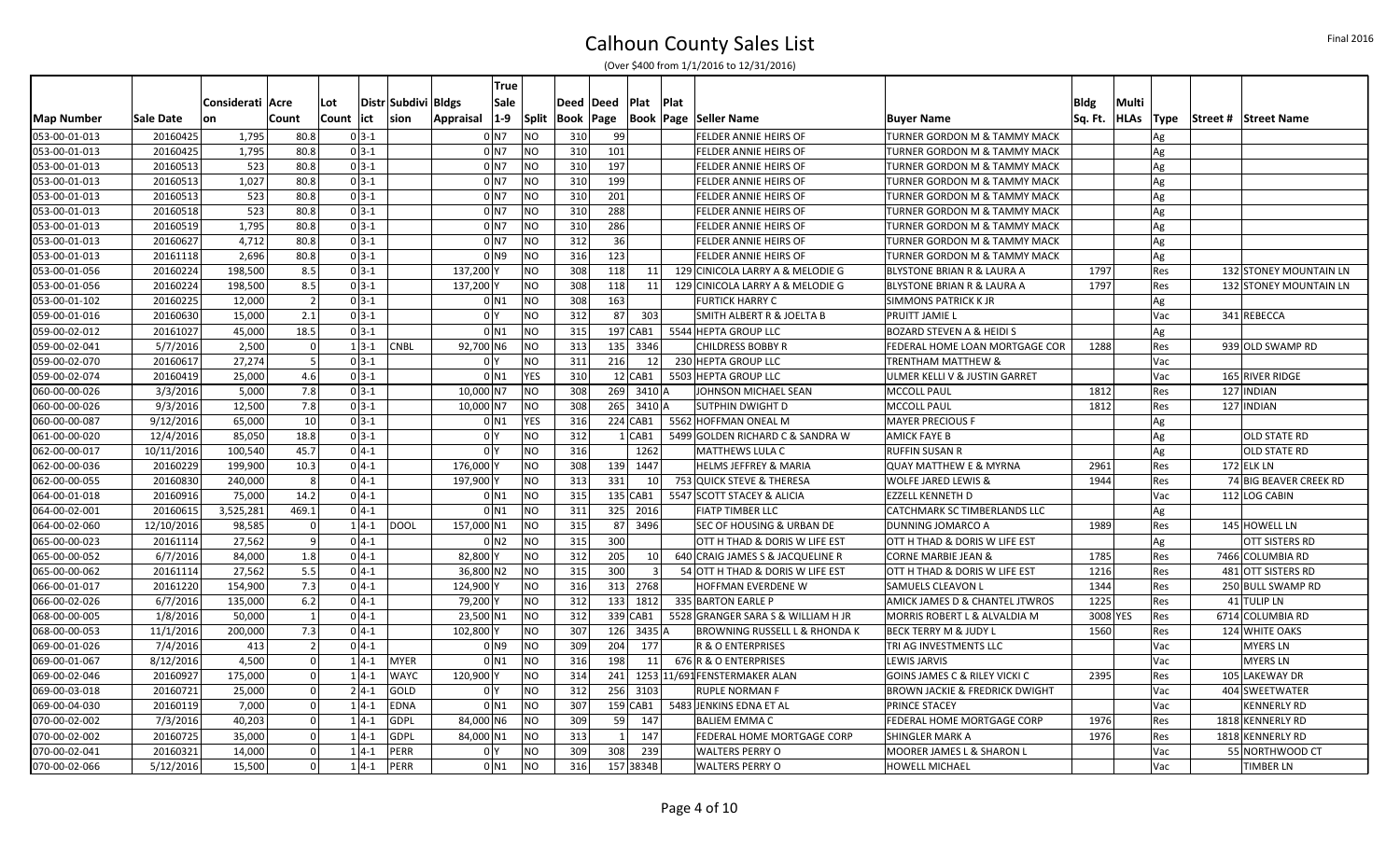|                   |           |                  |                |            |               |                     | True                      |              |           |     |                 |      |                                          |                                  |          |             |             |          |                       |
|-------------------|-----------|------------------|----------------|------------|---------------|---------------------|---------------------------|--------------|-----------|-----|-----------------|------|------------------------------------------|----------------------------------|----------|-------------|-------------|----------|-----------------------|
|                   |           | Considerati Acre |                | Lot        |               | Distr Subdivi Bldgs | Sale                      |              | Deed Deed |     | Plat            | Plat |                                          |                                  | Bldg     | Multi       |             |          |                       |
| <b>Map Number</b> | Sale Date | on               | Count          | Count  ict |               | <b>sion</b>         | $1-9$<br><b>Appraisal</b> | <b>Split</b> | Book Page |     |                 |      | <b>Book   Page   Seller Name</b>         | <b>Buyer Name</b>                | Sq. Ft.  | <b>HLAs</b> | <b>Type</b> | Street # | <b>Street Name</b>    |
| 070-00-02-067     | 20161114  | 23,000           |                |            | $1 4-1$       | PERR                | $0$ N1                    | <b>NO</b>    | 315       |     | 332 3834B       |      | <b>WALTERS PERRY O</b>                   | <b>HOWELL MICHAEL</b>            |          |             | Vac         |          | TIMBER LN             |
| 070-00-02-069     | 20161114  | 23,000           |                |            | $14-1$        | PERR                | $0$ $N1$                  | <b>NO</b>    | 315       |     |                 |      | 332 3434B 3834B WALTERS PERRY O          | <b>HOWELL MICHAEL</b>            |          |             | Vac         |          | <b>TIMBER LN</b>      |
| 070-00-02-117     | 5/12/2016 | 15,500           |                |            | $0 4-1$       | PERR                | $0$ N1                    | <b>NO</b>    | 316       |     | 157 3834B       |      | <b>WALTERS PERRY</b>                     | HOWELL MICHAEL                   |          |             | Vac         |          |                       |
| 070-00-03-029     | 20160914  | 35,000           | 29             |            | $04-1$        |                     | $01$ N $92$               | <b>NO</b>    | 314       | 206 |                 |      | FIRST CITIZENS BANK & TRUST CO           | <b>HAIR GEORGE E</b>             |          |             | Ag          |          | 2011 KENNERLY RD      |
| 070-00-03-035     | 8/4/2016  | 1,400            |                |            | $04-1$        |                     | 0 <sub>N</sub> 9          | <b>NO</b>    | 309       | 198 |                 |      | REED ABRAHAM                             | <b>REAL HOLDINGS</b>             |          |             | Vac         |          |                       |
| 070-00-03-050     | 10/6/2016 | 4,358            | $\overline{2}$ |            | $04-1$        |                     | $0$ N1                    | YES          | 311       |     | 178 CAB1        |      | 5517 RUCKER RONNIE                       | DYCHES PRESTON ASBURY            |          |             | Vac         |          |                       |
| 070-00-04-013     | 6/10/2016 | 500              |                |            | $1 4-1$       | <b>MURP</b>         | 0 <sub>N1</sub>           | <b>NO</b>    | 315       | 318 | 304             |      | FRANKLIN DAVID JR                        | <b>HUGGINS EARLINE</b>           |          |             | Vac         |          | <b>BOSTICK TR</b>     |
| 072-00-00-007     | 20161219  | 1,000            | 0.6            |            | $04-1$        |                     | 0 <sub>N2</sub>           | <b>NO</b>    | 316       | 337 |                 |      | RILEY COLEMAN PHYLLIS A                  | RILEY COLEMAN PHYLLIS A &        |          |             | Vac         |          |                       |
| 072-00-00-009     | 20161219  | 1,000            | 0.6            |            | $0 4-1 $      |                     | 0 <sub>N2</sub>           | <b>NO</b>    | 316       | 337 |                 |      | RILEY COLEMAN PHYLLIS A                  | RILEY COLEMAN PHYLLIS A &        |          |             | Vac         |          | <b>BURKE RD</b>       |
| 072-00-00-018     | 20160329  | 65,000           | 20.4           |            | $04-1$        |                     | 0 <sup>N</sup>            | <b>NO</b>    | 309       |     | 147 CAB1        |      | 5493 AMAKER VERDIE M &                   | LEWIS SYLVESTER                  |          |             | Ag          |          | <b>MAJORITY RD</b>    |
| 072-00-00-032     | 20161221  | 500              | $\mathbf{1}$   |            | $04-1$        |                     | $1,100$ N1                | <b>NO</b>    | 316       | 290 |                 |      | <b>HOBBS PEGGY</b>                       | <b>EDWARDS RICHARD M</b>         | 896      |             | Res         |          | 102 STALEY FIELD LN   |
| 072-00-00-048     | 20161221  | 500              | $\overline{2}$ |            | $0 4-1 $      |                     | $0$ N1                    | <b>NO</b>    | 316       | 288 |                 |      | HOBBS BILL                               | EDWARDS RICHARD M                |          |             | Vac         |          |                       |
| 073-00-02-002     | 20161220  | 1,035,000        | 1.6            |            | $0 4-1$       |                     | 126,800                   | <b>NO</b>    | 317       |     | 93 4262 A       |      | LI'L CRICKET LLC                         | <b>GPM SOUTHEAST LLC</b>         | 2449     |             | Comm        |          | 17 TECKLENBURG LN     |
| 074-00-01-051     | 20160425  | 10,000           | 19.5           |            | $0 4-1 $      |                     | 0 <sub>N2</sub>           | YES          | 311       |     | 84 CAB1         |      | 5515 CARTWRIGHT WILLIAM A III            | JEFFCOAT JOSEPH S & SHERYL S     |          |             | Ag          |          |                       |
| 074-00-01-053     | 20160930  | 5,000            | 9.9            |            | $0 4-1 $      |                     | $0$ $N1$                  | <b>YES</b>   | 315       |     | 182 CAB1        |      | 5549 CARTWRIGHT WILLIAM A III            | <b>HAIR GEORGE E</b>             |          |             | Ag          |          |                       |
| 074-00-03-019     | 20160524  | 37,900           | 1.1            |            | $04-1$        |                     | 52,300                    | <b>NO</b>    | 310       | 302 |                 |      | <b>HENINGBURG BARBARA J &amp; PATRIC</b> | <b>DOOLEY KATHLEEN M</b>         | 1195     |             | Res         |          | 23 ROUNDLEAF TR       |
| 074-00-03-074     | 20160316  | 10,695           | $\overline{0}$ |            | $1 4-1 $      | <b>SWOO</b>         | 0 I Y                     | <b>NO</b>    | 323       |     | 294 3838        |      | <b>CHARLEE INC</b>                       | <b>SAMUEL BETTY J</b>            |          |             | Vac         |          | 178 HAYWOOD LN        |
| 076-00-00-001     | 20160129  | 7,000            | 18.2           |            | $04-1$        |                     | 0 <sub>N</sub> 9          | <b>NO</b>    | 308       | 171 |                 |      | <b>BOULWARE STEPHONE</b>                 | <b>HOBBS PEGGY</b>               |          |             | Ag          |          |                       |
| 076-00-00-005     | 7/4/2016  | 4,600            | 4.4            |            | $0 4-1 $      |                     | 0 <sub>N</sub> 9          | <b>NO</b>    | 309       | 208 |                 |      | <b>SCOTT RUTH HEIRS OF</b>               | <b>GLOVER EDWARD T</b>           |          |             | Vac         |          |                       |
| 076-00-00-026     | 20160821  | 50,000           | 315.6          |            | $0 4-1 $      |                     | $01$ N7                   | <b>NO</b>    | 312       |     | 186 1246        |      | <b>GRESSETTE TATUM W JR</b>              | MCCONNELL GRESSETTE CAROLINE     |          |             | Vac         |          |                       |
| 076-00-00-030     | 20161216  | 75,000           | 35.2           |            | $04-1$        |                     | $0$ $N1$                  | <b>NO</b>    | 316       |     | 326 CAB1        |      | 5568 MCKENNA WILLIAM J ET AL             | <b>KOHN THOMAS E</b>             |          |             | Ag          |          |                       |
| 077-00-02-030     | 20160628  | 25,000           | $\overline{0}$ |            | $1 4-1$       | <b>BYFM</b>         | $0$ $N1$                  | <b>NO</b>    | 312       |     | 12 1402         |      | MCDOUGALD H B JR                         | <b>BASS ZACHARIAH E</b>          |          |             | Vac         |          | 99 PERIWINKLE CT      |
| 077-00-03-014     | 20160513  | 29,000           | $\Omega$       |            | $14-1$        | <b>EDBZ</b>         | 39,500 N9                 | <b>NO</b>    | 310       | 311 | 173             |      | COPE WALTER DAVID III &                  | <b>AYON MARTA</b>                | 1032     |             | Res         |          | 68 BOZARD DR          |
| 077-00-03-028     | 10/3/2016 | 10,000           | $\Omega$       |            | $1 4-1$       | <b>EDBZ</b>         | $0$ N1                    | <b>NO</b>    | 309       | 39  | 173             |      | HILDEBRAND RONALD                        | <b>ZEIGLER JONATHAN</b>          |          |             | Vac         |          | 27 BOZARD DR          |
| 077-00-04-028     | 20160129  | 2,500            |                |            | $34-1$        | <b>SUNY</b>         | 0 <sub>N</sub> 9          | <b>NO</b>    | 308       | 218 |                 |      | <b>BAGLEY EMMA</b>                       | <b>STRICKLAND ROBERT</b>         |          |             | Vac         |          |                       |
| 077-00-04-068     | 20160114  | 9,500            | $\Omega$       |            | $1 4-1$       | <b>SUNY</b>         | $0$ $N1$                  | <b>NO</b>    | 307       |     | 225 3479        |      | JOHN OFARRELL                            | EASON CARL E & PATRICIA A        |          |             | Vac         |          | 206 DAYLILY           |
| 077-00-04-094     | 8/3/2016  | 7,000            | $\Omega$       |            | $1 4-1$       | <b>SUNY</b>         | 0 <sup>N</sup>            | <b>NO</b>    | 308       | 251 |                 |      | JONES REGINALD                           | DAVIS GERALD & ROSHENA           |          |             | Vac         |          | DAYLILY               |
| 078-00-02-069     | 1/8/2016  | 30,000           | 1.7            |            | $04-1$        |                     | $0$ N1                    | YES          | 313       |     | $40$ CAB1       |      | 5525 STRICKLAND ANN TRUSEE               | <b>GETHSEMANE BAPTIST CHURCH</b> |          |             | Vac         |          |                       |
| 079-00-02-003     | 2/8/2016  | 8,500            | $\Omega$       |            | $1 4-1$       | <b>TOWR</b>         | 0 <sup>1</sup>            | <b>NO</b>    | 313       |     | 10 3218         |      | <b>BROWN PHILLIP A</b>                   | RANDOLPH-DANTZLER KAREN          |          |             | Vac         |          | 135 FIRETOWER LN      |
| 079-00-02-032     | 1/2/2016  | 27,500           |                |            | $14-1$        | <b>TOWR</b>         | 41,000                    | <b>NO</b>    | 308       |     | 42 3450 B       |      | <b>BROWN PHILLIP A</b>                   | THOMPSON EMMA D                  | 1248     |             | Res         |          | 210 WINDMILL LN       |
| 079-00-02-037     | 20160716  | 5,500            | $\Omega$       |            | $1 4-1$       | <b>TOWR</b>         | $0$ $N1$                  | YES          | 312       | 159 | 12              |      | 231 CRIDER ELMA CATHERINE                | <b>TORRES GUADALUPE J</b>        |          |             | Vac         |          |                       |
| 080-00-02-034     | 1/11/2016 | 93,000           | 20.2           |            | $04-1$        |                     | 2,100                     | <b>NO</b>    | 315       |     | 311 CAB1        |      | 5548 PARKER JOHN                         | <b>GANTT FRED H JR &amp;</b>     | $\Omega$ |             | Ag          |          | 60 MIDNIGHT CT        |
| 081-00-00-022     | 20160715  | 18,000           | $\overline{3}$ |            | $0 4-1 $      |                     | 0 <sub>N1</sub>           | <b>YES</b>   | 317       | 140 | 12 <sup>1</sup> |      | 240 HUFFMAN MEREDITH A                   | OSWALD JAMES L                   |          |             | Vac         |          |                       |
| 089-00-00-067     | 3/11/2016 | 20,000           |                |            | $04-1$        |                     | 14,200 N                  | <b>NO</b>    | 315       | 241 | 11              |      | 907 BOZARD RONNIE                        | <b>FURTICK DON</b>               | 1598     |             | Res         |          | 214 GREAT CIRCLE DR   |
| 090-00-00-004     | 20160615  | 3,525,281        | 258.8          |            | $0 4-1 $      |                     | 0 <sub>N1</sub>           | <b>NO</b>    | 311       |     | 325 1672        |      | <b>FIATP TIMBER LLC</b>                  | CATCHMARK SC TIMBERLANDS LLC     |          |             | Ag          |          |                       |
| 090-00-00-011     | 20160729  | 50,000           | $\vert$ 2      |            | $0 4-1 $      |                     | 48,200 N2                 | <b>NO</b>    | 312       |     | 321 2746        |      | DIXON W L JR LIFE EST                    | DROSCHA JULIE A &                | 1241     |             | Res         |          | 465 OLD BELLEVILLE RD |
| 090-00-00-027     | 20160729  | 50,000           | 25.9           |            | $0 4-1 $      |                     | 11,500 N2                 | <b>NO</b>    | 312       |     | 321 2746        |      | RUCKER JAMES H SR & MARSHA D             | DROSCHA JULIE A &                | 2720     |             | Ag          |          |                       |
| 091-00-00-016     | 20160315  | 208,359          | 76.7           |            | $0 4-1 $      |                     | $0\,$                     | <b>NO</b>    | 308       |     | 329 CAB1        |      | 5495 BOZARD JOYCE L LIFE EST ET AL       | <b>JOHNSON JORDAN S</b>          |          |             | Ag          |          |                       |
| 093-00-03-035     | 5/12/2016 | 8,500            |                |            | $1 4-1 $ SIEG |                     | 0 <sup>1</sup>            | <b>NO</b>    | 316       |     | 280 CAB1        |      | 5565 SIEGRIST MARY R                     | <b>HAIGLER SHIRLEY A</b>         |          |             | Vac         |          | <b>BECKHAM LN</b>     |
| 095-00-00-031     | 20160830  | 40,000           | 11.8           |            | $0 4-1 $      |                     | 0 <sup>1</sup>            | <b>NO</b>    | 315       |     | 96 2743         |      | <b>MARTIN PHILLIP L SR</b>               | DAVIS ROBERT W & SHERYL M        |          |             | Ag          |          |                       |
| 095-00-00-053     | 20160223  | 48,160           | 2.8            |            | $04-1$        |                     | $0$ N <sub>1</sub>        | <b>YES</b>   | 308       |     | $93$ CAB1       |      | 5492 MONTGOMERY KAREN                    | ROBINSON WILLIAM T & DAWN H      |          |             | Vac         |          |                       |
| 095-00-00-054     | 20160223  | 48,160           | 3.5            |            | $0 4-1$       |                     | $0$ $N1$                  | <b>YES</b>   | 308       |     | $93$ CAB1       |      | 5492 MONTGOMERY KAREN                    | ROBINSON WILLIAM T & DAWN H      |          |             | Vac         |          |                       |
| 095-00-00-055     | 20160223  | 48,160           | 10.9           |            | $04-1$        |                     | $0$ $N1$                  | <b>YES</b>   | 308       |     | $93$ CAB1       |      | 5492 MONTGOMERY KAREN R                  | ROBINSON WILLIAM T & DAWN H      |          |             | Ag          |          |                       |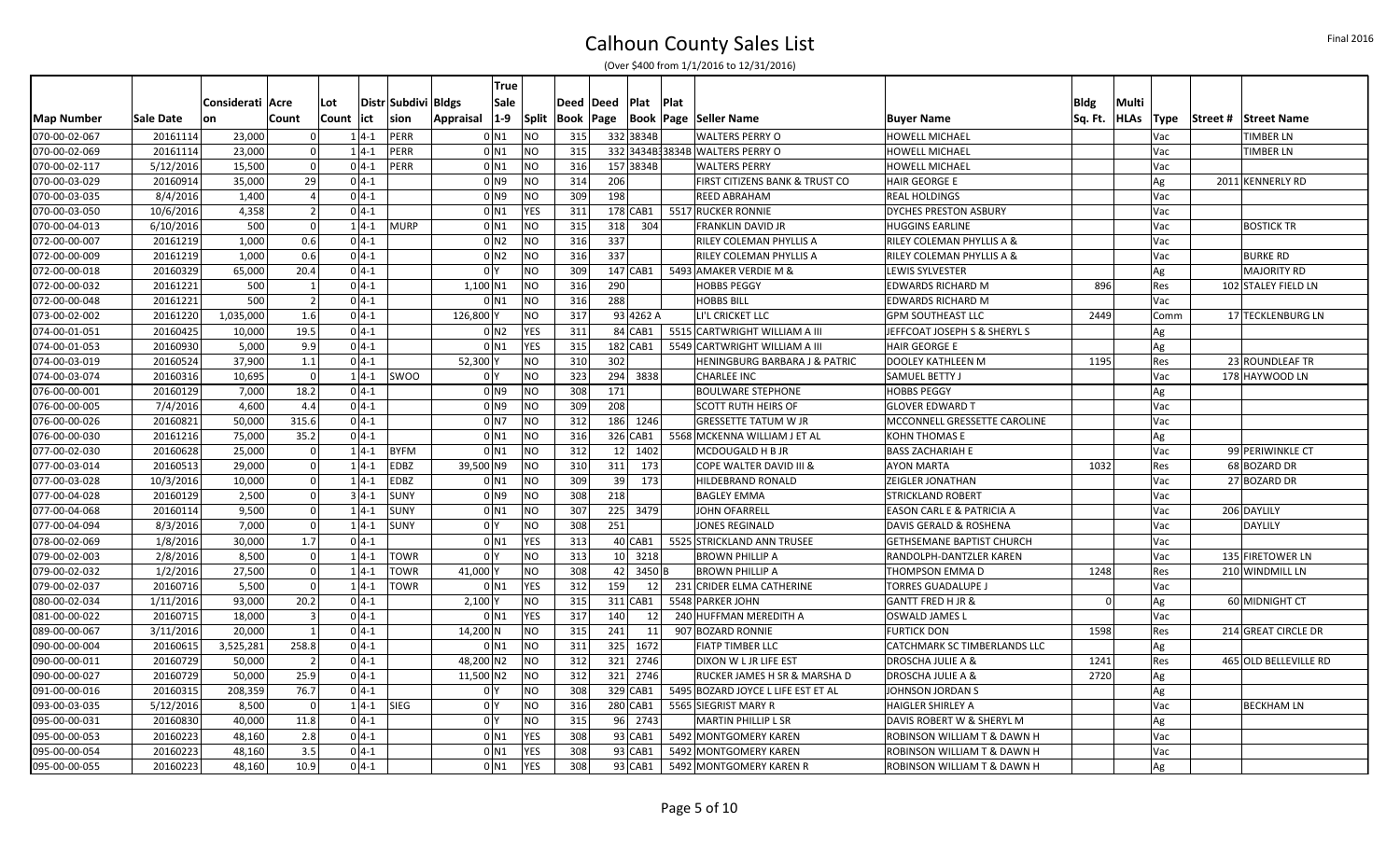|               |           |                  |          |              |                     | <b>True</b>        |              |             |              |                 |                                        |                                      |             |             |            |                       |
|---------------|-----------|------------------|----------|--------------|---------------------|--------------------|--------------|-------------|--------------|-----------------|----------------------------------------|--------------------------------------|-------------|-------------|------------|-----------------------|
|               |           | Considerati Acre |          | Lot          | Distr Subdivi Bldgs | Sale               |              | Deed   Deed | Plat         | <b>Plat</b>     |                                        |                                      | <b>Bldg</b> | Multi       |            |                       |
| Map Number    | Sale Date | <b>on</b>        | Count    | Count<br>ict | sion                | $1-9$<br>Appraisal | <b>Split</b> | Book Page   |              | Book            | Page Seller Name                       | <b>Buyer Name</b>                    | Sq. Ft.     | <b>HLAs</b> | Type       | Street # Street Name  |
| 096-00-00-023 | 20160630  | 55,000           | 1.4      | $0 4-1$      |                     | $0$ N1             | <b>NO</b>    | 312         | 167 CAB1     |                 | 4692 GOVAN FRANK SR                    | <b>HAMILTON JANE</b>                 |             |             | Vac        | 724 BURKE             |
| 096-00-00-039 | 20160317  | 40,000           |          | $0 4-1$      |                     | 133,500 N1         | <b>NO</b>    | 308         | 349          |                 | <b>VERNON E D</b>                      | <b>CRIDER HARRELL L JR</b>           | 1855        |             | Res        | 742 BURKE RD          |
| 096-00-00-055 | 12/5/2016 | 32,500           | 10       | $0 4-1$      |                     | 500 N1             | NO.          | 310         | 207 2528     |                 | TWENTY-TWENTY CLUB                     | MILLER RANDOLPH SHARMINA K           |             |             | Res        |                       |
| 096-00-00-064 | 20161128  | 14,458           | 1.7      | $0 4-1$      |                     | 39,400 N1          | <b>NO</b>    | 316         | 233          |                 | CONNOR ROBERT C OR JACQUELINE          | FIELDS RUSSELL L JR & DELORES        | 1350        |             | Res        | 271 NEW HOPE          |
| 096-00-00-075 | 20160415  | 4,500            |          | $0 4-1$      |                     | 0 <sub>N2</sub>    | <b>NO</b>    | 309         | 301 3880 A   |                 | <b>HAIR ANTHONY RAY</b>                | <b>HAIR STEVEN ROY</b>               |             |             | Vac        | 159 GOLDFINCH         |
| 096-00-00-093 | 20160630  | 55,000           | 7.4      | $0 4-1$      |                     | 0 <sub>N1</sub>    | <b>NO</b>    | 312         | 167 CAB1     |                 | 4692 GOVAN FRANK SR                    | <b>HAMILTON JANE</b>                 |             |             | Vac        |                       |
| 097-00-00-013 | 3/10/2016 | 177,000          | 75.2     | $0 4-1$      |                     | 0 <sub>N1</sub>    | <b>NO</b>    | 314         | $262$ CAB1   |                 | 5542 BASS ELIZABETH W                  | <b>HAIR CAROLINE F</b>               |             |             | Ag         |                       |
| 099-00-02-031 | 20160325  | 33,500           |          | $1 4-1 $     | <b>RGWD</b>         | 39,400 N1          | NO.          | 309         | 71           |                 | FEDERAL NATIONAL MORTGAGE              | <b>KINLEY AUDRE L</b>                | 2432        |             | Res        | 101 RIDGEWOOD CT      |
| 100-00-00-075 | 20160826  | 171,000          | 1.1      | $0 4-1$      |                     | 64,800 N1          | <b>YES</b>   | 313         | 315 CAB1     |                 | 5536 HORGER CHARLES F & KATHLEEN B     | <b>ALSUP WENDY H</b>                 | 2000        |             | Res        | 145 OAK LANE          |
| 101-00-00-004 | 20160728  | 89,000           | 0.7      | $0 4-1$      |                     | 87,000 N1          | NO           | 313         | 68 1146      |                 | <b>SNODGRASS BRENT</b>                 | SIMONSOKI MICHAEL W & KIMBERLY       | 1722        |             | Res        | 95 BURKE RD           |
| 101-00-00-039 | 20161121  | 231,720          | 131.4    | $0 4-1$      |                     | $0$ N1             | YES          | 316         | 115          |                 | SMITH FONSEIN M & ELLISON D JR         | <b>INABINET DELBERT CROOK</b>        |             |             | Ag         |                       |
| 102-00-00-021 | 5/7/2016  | 226,900          | 6.7      | $0 4-1$      |                     | 293,200 N6         | <b>NO</b>    | 313         | 234 3522 B   |                 | JUDY JOHN T & RUTH C                   | FEDERAL NATIONAL MORTGAGE ASSO       |             | 4637 YES    | Res        | 5652 OLD STATE RD     |
| 103-00-00-057 | 20160328  | 209,000          |          | $1 4-1$      | <b>HOUS</b>         | $0$ N1             | <b>NO</b>    | 309         | 149          | 4266            | JERAMY SIGHTLER & CBC HOMES            | <b>SOLES CLINTON H &amp; ELENI S</b> |             |             | Vac        |                       |
| 104-00-02-038 | 9/6/2016  | 6,000            | $\Omega$ | $1 4-1$      | <b>BKHL</b>         | $0$ N1             | <b>NO</b>    | 311         | 283          |                 | 4098 4099 NET PROPERTIES LLC           | PICKNEY SHACONDA &                   |             |             | Vac        |                       |
| 104-00-02-062 | 3/6/2016  | 7,300            |          | $14-1$       | <b>BKHL</b>         | 0 <sup>1</sup>     | <b>NO</b>    | 311         | 159          |                 | 3755 3756 NET PROPERTIES LLC           | <b>GLADDEN NATHANIEL JR</b>          |             |             | Vac        |                       |
| 104-00-02-092 | 20160816  | 5,000            | $\Omega$ | $1 4-1$      | <b>BKHL</b>         | 0 <sup>1</sup>     | <b>NO</b>    | 314         | 134          | 3533            | SHULER JAN                             | RUSSELL AIDENNE MICHELLE             |             |             | Vac        | 480 LADY ASHLEY DR    |
| 104-00-03-008 | 20160321  | 88,000           |          | $0 4-1$      |                     | 78,100             | NO           | 309         | 343          | q               | 324 STOUDEMIRE CHRISTOPHER A           | <b>SPIRES DEANA</b>                  | 1482        |             | Res        | 759 CALHOUN RD        |
| 104-00-03-012 | 20160216  | 124,000          | 4.8      | $0 4-1$      |                     | 95,700 Y           | <b>NO</b>    | 308         | 126          | 11              | 920 KNIGHT NORMAN LEE III              | <b>BARTON SAMUEL M III &amp;</b>     | 1920        |             | Res        | 917 CALHOUN RD        |
| 104-00-04-018 | 20160425  | 22.500           | $\Omega$ | $1 4-1$      | <b>DOOD</b>         | 0 <sup>1</sup>     | <b>NO</b>    | 310         | 25 2577      |                 | <b>KEITT REGINALD</b>                  | <b>BYRD HARRY</b>                    |             |             | Vac        | DOODLE HILL RD        |
| 104-00-04-055 | 20161128  | 1,150            | 0.5      | $0 4-1$      |                     | 0 <sub>N1</sub>    | <b>NO</b>    | 316         | 134          | 481 R           | <b>SANDIFER KRYSTAL</b>                | <b>DENT SHANE</b>                    |             |             | Vac        |                       |
| 104-00-04-064 | 20161018  | 99,500           |          | $1 4-1$      | LOWD                | 4,600 N1           | <b>NO</b>    | 315         | $106$ 3733 B |                 | COX RHONDA L                           | HODGE JOE W IV & NATALIA V           |             |             | Res        | 693 DOODLE HILL RD    |
| 104-00-04-070 | 20161018  | 99,500           |          | $14-1$       | LOWD                | 28,000 N1          | <b>NO</b>    | 315         | 106 3733 B   |                 | HODGE JOE W IV & NATALIA V             | HODGE JOE W IV & NATALIA V           | 1768        |             | Res        | 683 DOODLE HILL RD    |
| 104-00-04-081 | 20160624  | 50,100           | 16.7     | $0 4-1$      |                     | 0 <sub>N1</sub>    | <b>YES</b>   | 311         |              |                 | 302 CAB1   5520 SMOAK CYNTHIA T        | <b>BARTON SAMUEL M III &amp;</b>     |             |             | Ag         |                       |
| 106-00-01-004 | 2/6/2016  | 38,000           | 0.9      | $0 4-1$      |                     | 500 N1             | <b>NO</b>    | 311         | 111          | 151             | <b>NOELL CHARLES</b>                   | DUNLAP NANCY J & GERALD D JR         | 1568        |             | Res        | 111 CALHOUN RD        |
| 106-00-02-029 | 11/8/2016 | 83,000           | -5       | $0 4-1$      |                     | 58,000 N           | <b>NO</b>    | 313         | 81           |                 | WILLIAMS NELL W                        | <b>OUTLAW MATTHEW RAYMOND &amp;</b>  | 900         |             | Res        | 30 CLAY BOTTOM LN     |
| 106-00-02-037 | 10/5/2016 | 67,000           | 1.5      | $0 4-1$      |                     | 67,800             | <b>NO</b>    | 310         | 153          | 54              | 549 KILDUFF BRIAN & ELIZABETH          | <b>HARPER GARY E</b>                 | 1580        |             | Res        | 899 OLD BELLEVILLE RD |
| 117-00-01-054 | 6/6/2016  | 2,500            |          | $1 4-1 $     | <b>RGLK</b>         | 93,400 N6          | <b>NO</b>    | 311         | 344 2230     |                 | <b>STEVENSON TYRONE JR</b>             | DITECH FINANCIAL LLC                 | 1276        |             | Res        | 162 RIDGELAKE         |
| 117-00-01-054 | 20160627  | 68.800           | $\Omega$ | $14-1$       | <b>RGLK</b>         | 93.400 Y           | <b>NO</b>    | 312         | 124 2230     |                 | DITECH FINANCIAL LLC                   | <b>FORDHAM FLORA L</b>               | 1276        |             | Res        | 162 RIDGELAKE         |
| 117-00-01-056 | 12/8/2016 | 146,000          | 10       | $0 4-1$      |                     | 148,800            | <b>NO</b>    | 313         | 130 CAB1     |                 | 5529 ROBERTS MARY JULIA                | <b>GRAVES BEVERLY A &amp;</b>        | 3524        |             | Res        | 1378 CALHOUN          |
| 118-08-04-007 | 20161026  | 42,500           | 0.8      | $0 4-1$      |                     | 18,100 N1          | <b>NO</b>    | 315         | 155          | 88              | REID JEFF G SR                         | <b>CLARK ERIC</b>                    | 1864        |             | Comm       | 722 BRIDGE            |
| 118-08-05-004 | 20160429  | 8,000            |          | $14-1$       |                     | 22,400 N1          | <b>NO</b>    | 310         | 79           |                 | 13 MICKENS EDNA                        | <b>MAGEE CHANTELL</b>                | 952         |             | Res        | 808 BRIDGE ST         |
| 118-09-08-009 | 20160920  | 16,000           |          | $2 2-1$      |                     | 0 <sup>Y</sup>     | <b>NO</b>    | 314         | 201          | 2               | 80 FURTICK WILLIE F & ROBERT A         | <b>SPIRES JAMES L</b>                |             |             | Comm       |                       |
| 118-10-02-007 | 7/4/2016  | 400              |          | $1 2-1$      | <b>CLAC</b>         | 0 <sub>N9</sub>    | <b>NO</b>    | 309         | 200          |                 | WHETSTONE TIMOTHY P                    | <b>R &amp; O ENTERPRISE</b>          |             |             | Vac        |                       |
| 118-10-12-002 | 20161230  | 185,000          | $\Omega$ | $1 2-1$      |                     | 163,300\           | <b>NO</b>    | 317         | 55 4445-B    |                 | CULPEPPER MALCOLM E & PATRICIA         | DAVIS WHITNEY F & MARK R             | 2600        |             | Res        | 1204 BRIDGE ST        |
| 118-13-01-006 | 6/10/2016 | 85,000           |          | $1 2-1$      |                     | 79,600             | <b>NO</b>    | 314         | 284          | 10 <sup>1</sup> | 963 HILL TRAVIS A & AMBER              | <b>WHITTINGTON GAIL &amp;</b>        | 1296        |             | Res        | 103 RUCKER DR         |
| 118-13-01-016 | 20160129  | 119,500          |          | $1 2-1$      | <b>VALY</b>         | 156,500            | NO.          | 307         | 275 CAB1     |                 | 5442 CHRISTMAS DENISE M                | WAGNER LARRY L & MARCIA B            | 2712        |             | Res        | 102 FOREST            |
| 118-14-01-014 | 20160316  | 79,000           | $\Omega$ | $1 2-1$      |                     | 64,200             | <b>NO</b>    | 308         | 347 2760     |                 | MICHAEL INABINET LLC                   | <b>BRONSON MELISSA</b>               | 3820        |             | Comm       | 407 HARRY C RAYSOR DR |
| 118-14-05-003 | 12/4/2016 | 3,100,000        | 3.4      | $0 2-1$      |                     | 1,258,700\         | <b>NO</b>    | 309         |              |                 | 227 4128 4129 A/C/DEVELOPMENT CLUB LLC | WHLR ST MATTHEWS LLC                 | 28488 YES   |             | Comm       | 615 HARRY C RAYSOR DR |
| 118-15-01-017 | 20161220  | 25,000           | $\Omega$ | $1 2-1$      |                     | 17,500 N1          | <b>NO</b>    | 316         | 308 3878-A   |                 | <b>STONE SARA W</b>                    | POUND ALNITA                         |             |             | <b>Res</b> | 204 INDEPENDENCE      |
| 118-15-04-012 | 10/6/2016 | 420,000          |          | $12 - 1$     |                     | 96,700 N1          | <b>NO</b>    | 311         | 272          | 81              | 262 MALLARD PROPERTIES LLP             | MER CAR DG CORPORATION               | 10800       |             | Comm       | 704 F R HUFF DR       |
| 118-15-05-008 | 20160423  | 400              |          | $1 2-1$      |                     | 23,000 N9          | NO.          | 310         | 49           |                 | <b>VERNON ERNEST</b>                   | <b>VERNON ERNEST</b>                 | 1193        |             | Res        | 111 MACK ST           |
| 118-15-05-020 | 20160422  | 20,000           | $\Omega$ | $1 2-1$      |                     | 40,800 N1          | <b>NO</b>    | 310         | 15           |                 | R & O ENTERPRISES                      | <b>HOLLEY SYLVIA</b>                 | 2524        |             | Comm       | 102 CHURCH ST         |
| 118-15-07-002 | 20160419  | 1,200            |          | $1 2-1$      |                     | 0 <sub>N</sub> 9   | <b>NO</b>    | 309         | 319          |                 | <b>STACK MILLIE HEIRS OF</b>           | <b>MILES HANDY SR</b>                |             |             | Vac        | 1307 BRIDGE ST        |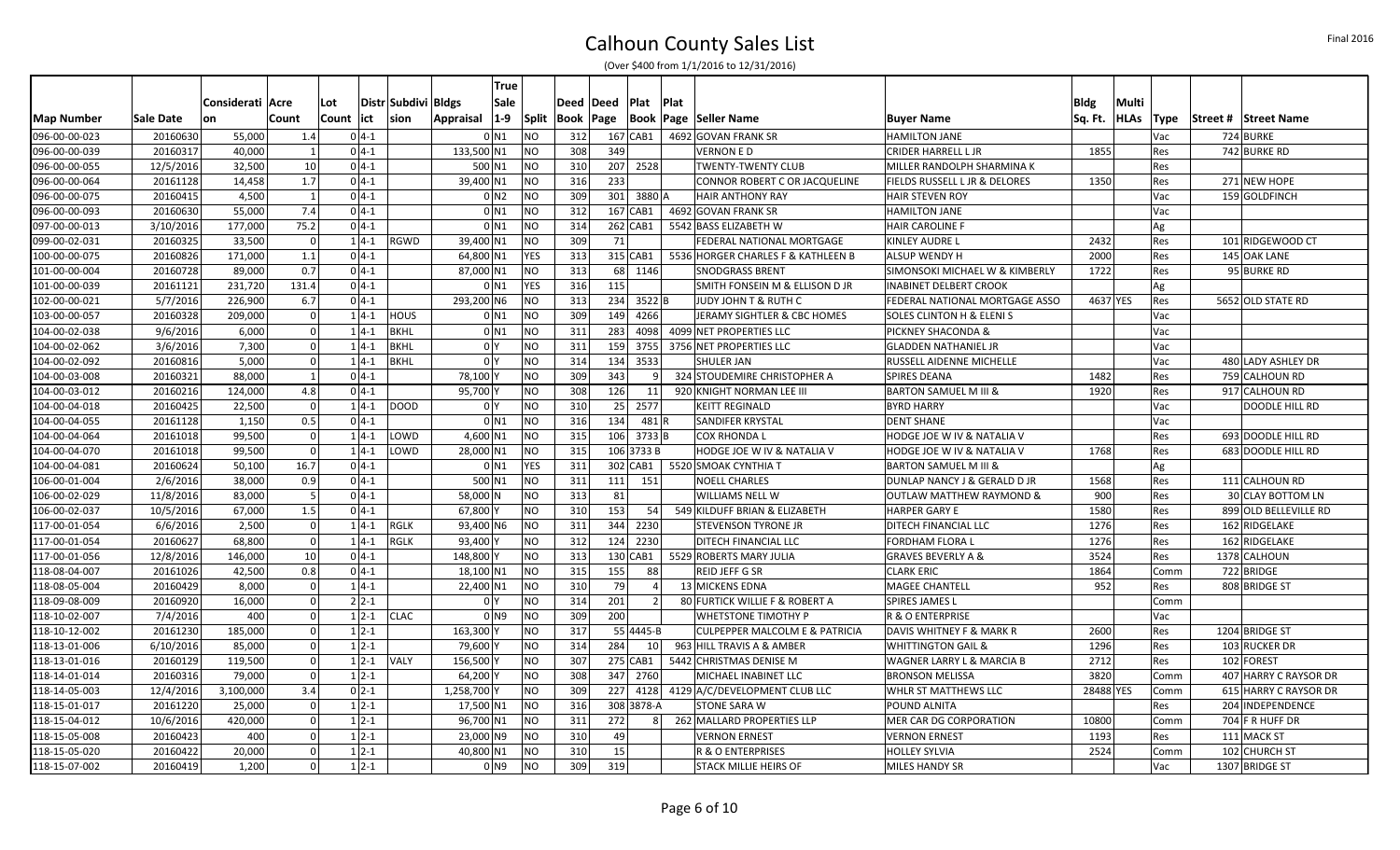|                   |           |                  |                |            |              |                     |                      | <b>True</b>                      |                  |            |             |      |                                  |                                          |             |             |             |                             |
|-------------------|-----------|------------------|----------------|------------|--------------|---------------------|----------------------|----------------------------------|------------------|------------|-------------|------|----------------------------------|------------------------------------------|-------------|-------------|-------------|-----------------------------|
|                   |           | Considerati Acre |                | Lot        |              | Distr Subdivi Bldgs |                      | Sale                             | Deed Deed        |            | <b>Plat</b> | Plat |                                  |                                          | <b>Bldg</b> | Multi       |             |                             |
| <b>Map Number</b> | Sale Date | on               | Count          | Count lict |              | <b>sion</b>         | Appraisal            | $1-9$<br>Split                   | <b>Book Page</b> |            | Book        |      | Page   Seller Name               | <b>Buyer Name</b>                        | Sq. Ft.     | <b>HLAs</b> | <b>Type</b> | <b>Street # Street Name</b> |
| 118-15-13-016     | 8/4/2016  | 135,000          | $\Omega$       |            | $1 2-1$      |                     | 30,200 Y             | <b>NO</b>                        | 309              | 254        |             |      | 121 MCCOY TERRY N                | <b>CASRON STEVEN T</b>                   | 2970        |             | Comm        | 303 HARRY C RAYSOR DR       |
| 118-15-13-019     | 20160129  | 1,595            |                |            | $1 2-1$      |                     | 23,700 N9            | <b>NO</b>                        | 308              | 175        | 11          |      | 488 FLOYD ALEEN                  | <b>BANKS MARTIN</b>                      | 2365        |             | Comm        | 1701 BRIDGE ST              |
| 119-16-01-002     | 3/8/2016  | 134,500          |                |            | $1 \, 2 - 1$ | LEWS                | 117,500 Y            | <b>NO</b>                        | 313              |            | 10          |      | 1000 GARRETT KIPTON L & GINA L   | MURPHY CHARLES THOMAS                    | 2022        |             | Res         | 207 RUCKER                  |
| 119-16-03-011     | 12/7/2016 | 35,000           | $\Omega$       |            | $1 \, 2 - 1$ | LEWS                | 64,500 N1            | <b>NO</b>                        | 312              | 276        | 11          |      | 176 HUNT DANIEL                  | TROUTMAN RACHEL ANN                      | 1153        |             | Res         | 603 RUCKER DR               |
| 119-16-06-014     | 1/2/2016  | 46,000           | $\Omega$       |            | $1 \, 2 - 1$ | LEWS                | 119,500 N6           | <b>NO</b>                        | 308              | 109        | 11          |      | 119 DYCHES DAVID R               | <b>WELLS FARGO BANK NA</b>               | 1932        |             | Res         | 204 RUCKER DR               |
| 119-16-06-014     | 12/7/2016 | 85,000           | $\Omega$       |            | $1 \, 2 - 1$ | LEWS                | 119,500 N1           | <b>NO</b>                        | 312              | 170        | 11          |      | 119 SECRETARY OF HOUSING & URBAN | <b>NOELL CHARLES R</b>                   | 1932        |             | Res         | 204 RUCKER DR               |
| 120-00-01-003     | 4/4/2016  | 30,000           |                |            | $1 4-1$      | <b>CALD</b>         | 55,600 N6            | <b>NO</b>                        | 309              | 157        |             |      | <b>SHULER SHIRLEY</b>            | RANDOLPH THOMAS & CHRISTINE              | 1500        |             | Res         | 6364 OLD STATE RD           |
| 120-00-01-051     | 20160331  | 3,000            | $\Omega$       |            | $14-1$       | JHGT                |                      | <b>NO</b><br>0 <sub>N1</sub>     | 309              | 145        |             |      | TRUICK SANDRA G                  | <b>KHARRIS MOHAMED</b>                   |             |             | Vac         |                             |
| 121-00-02-018     | 8/3/2016  | 33,500           | 11.4           |            | $0 4-1 $     |                     | 900 N1               | <b>NO</b>                        | 308              |            | 240 1569    |      | <b>SUGAR HILL SOCIAL CLUB</b>    | <b>GRAHAM WALKER JR &amp;</b>            | 720         |             | <b>Res</b>  | 105 RADIO RD                |
| 121-00-02-056     | 8/11/2016 | 6,500            | $\vert$ 1      |            | $0 4-1 $     |                     |                      | <b>NO</b><br>$0$ N1              | 315              | 292        | 12          |      | 236 WRIGHT BERNIE                | <b>WHETSTONE LONNIE</b>                  |             |             | Vac         |                             |
| 121-00-03-061     | 8/1/2016  | 17,500           | $\Omega$       |            | $1 4-1 $     | <b>FSPE</b>         |                      | 0 <sup>1</sup><br><b>NO</b>      | 307              | 62         | $3443$ B    |      | <b>CHARLEE INC</b>               | <b>KEITT REGINALD</b>                    |             |             | Vac         |                             |
| 122-00-02-018     | 20160817  | 3,000            | 2.7            |            | $0 4-1 $     |                     |                      | <b>NO</b><br>$0$ N1              | 313              | 133        | 1606        |      | LEE CRYSTAL                      | <b>BEASON CHARLES A</b>                  |             |             | Vac         | <b>PASTURE LN</b>           |
| 122-00-02-018     | 20161215  | 105,000          | 2.7            |            | $0 4-1 $     |                     |                      | <b>NO</b><br>$0$ N <sub>1</sub>  | 316              | 236        | 1606        |      | <b>BEASON CHARLES A</b>          | PHILLIPS RICHARD EARL                    |             |             | Vac         | <b>PASTURE LN</b>           |
| 122-00-02-018     | 20161215  | 105,000          | 2.7            |            | $0 4-1 $     |                     |                      | <b>NO</b><br>0 <sub>1</sub>      | 318              | 37         | 1606        |      | <b>BEASON CHARLES</b>            | PHILLIPS RICHARD EARL                    |             |             | Vac         | <b>PASTURE LN</b>           |
| 122-00-02-032     | 20160216  | 31,868           | 34.2           |            | $0 4-1 $     |                     |                      | <b>NO</b><br>$0$ N1              | 308              |            | 77 3386 B   |      | MOSLEY DAVID L                   | BALTZEGAR BRIAN LEE & MANDY J            |             | Ag          |             |                             |
| 122-00-02-035     | 20160222  | 31,868           | 8.6            |            | $0 4-1 $     |                     |                      | <b>NO</b><br>$01$ N <sub>9</sub> | 308              |            | 79 3386 B   |      | GILFORD GERTRUDE L               | BALTZEGAR BRIAN LEE & MANDY J            |             | Ag          |             | <b>SPARROW CT</b>           |
| 122-00-02-038     | 20160215  | 31,868           | 8.6            |            | $0 4-1 $     |                     |                      | <b>NO</b><br>$01$ N <sub>9</sub> | 308              |            | 83 3386 B   |      | <b>MOSLEY FRANKLIN D</b>         | BALTZEGAR BRIAN LEE & MANDY J            |             | Ag          |             | <b>SPARROW CT</b>           |
| 122-00-02-039     | 12/2/2016 | 31.868           | 8.6            |            | $0 4-1$      |                     |                      | <b>NO</b><br>$01$ N <sub>9</sub> | 308              |            | 81 3386 B   |      | ODOM RENA M                      | <b>BALTZEGAR BRIAN LEE &amp; MANDY J</b> |             | Ag          |             | <b>SPARROW CT</b>           |
| 122-00-02-060     | 20160121  | 38,500           | 14             |            | $0 4-1 $     |                     | 0 <sup>1</sup>       | <b>NO</b>                        | 307              | $177$ CAB1 |             |      | 5484 SIMS WILLIE L & EVELYN      | PHILIPS RICHARD EARL                     |             | Ag          |             |                             |
| 122-00-02-064     | 20161215  | 105,000          | $\vert$ 2      |            | $0 4-1 $     |                     | 90,900 N1            | <b>NO</b>                        | 316              |            | 236 CAB1    |      | 5018 BEASON CHARLES A            | PHILLIPS RICHAD EARL                     | 1519        |             | Res         | 277 PASTURE LANE            |
| 122-00-02-064     | 20161215  | 105,000          | $\overline{2}$ |            | $0 4-1 $     |                     | 90,900 N9            | <b>NO</b>                        | 318              |            | 37 CAB1     |      | 5018 BEASON CHARLES A            | PHILLIPS RICHAD EARL                     | 1519        |             | Res         | 277 PASTURE LANE            |
| 122-00-02-065     | 20160817  | 3,000            | 0.5            |            | $0 4-1 $     |                     |                      | <b>NO</b><br>$0$ N1              | 313              |            | 133 1606    |      | <b>LEE CRYSTAL</b>               | <b>BEASON CHARLES A</b>                  |             |             | Vac         |                             |
| 122-00-02-065     | 20161215  | 105,000          | 0.5            |            | $0 4-1 $     |                     |                      | <b>NO</b><br>0 <sub>N1</sub>     | 316              |            | 236 1606    |      | <b>BEASON CHARLES A</b>          | PHILLIPS RICHARD EARL                    |             |             | Vac         |                             |
| 122-00-02-065     | 20161215  | 105,000          | 0.5            |            | $0 4-1 $     |                     |                      | <b>NO</b><br>0 <sub>1</sub>      | 318              | 37         | 1606        |      | <b>BEASON CHARLES A</b>          | PHILLIPS RICHARD EARL                    |             |             | Vac         |                             |
| 123-00-00-001     | 20160516  | 157,920          | 65.8           |            | $0 4-1 $     |                     |                      | <b>NO</b><br>$0$ N <sub>1</sub>  | 309              | 151 CAB1   |             |      | 5498 JACKSON J L & CAROLINE L    | JACKSON J L & SALLEY WANDA E             |             | Ag          |             |                             |
| 126-00-00-012     | 20160720  | 185,000          | 73             |            | $0 4-1 $     |                     |                      | 0 <sup>1</sup><br><b>NO</b>      | 312              | 260        |             |      | <b>GARRETT COMPANY LLC</b>       | PORTH JOHN G & DEBEROH J                 |             | Ag          |             |                             |
| 129-00-00-063     | 20160318  | 253,750          | 1.5            |            | $0 4-1 $     |                     | 181,500 Y            | <b>NO</b>                        | 309              | 41         | 4588        |      | PAW PRIDE PROPERTIES LLC         | TOMLINSON JOSEPH KYLE & ELIZAB           | 2138        |             | Res         | 646 BUTLER ST               |
| 130-01-07-011     | 20160928  | 10,000           | $\Omega$       |            | $1 2-1$      |                     |                      | <b>NO</b><br>0 <sup>1</sup>      | 314              | 244        |             |      | MITCHELL ERNESTINE               | SPIRES RONALD T                          |             |             | Vac         |                             |
| 130-02-01-004     | 5/4/2016  | 1,300            | $\Omega$       |            | $1 \, 2 - 1$ |                     |                      | <b>NO</b><br>0 <sub>N1</sub>     | 309              | 155        |             |      | R & O ENTERPRISE                 | <b>BULL ARTHUR JR</b>                    |             |             | Vac         |                             |
| 130-02-02-004     | 7/4/2016  | 905              | $\Omega$       |            | $1 2-1$      |                     | 62,600 N9            | <b>NO</b>                        | 309              | 206        |             |      | 75 FLOYD ALEEN                   | <b>VERNON ERNES</b>                      | 1978        |             | Res         | 106 ASHBY ST                |
| 130-02-02-005     | 20160425  | 800              | $\Omega$       |            | $1 \, 2 - 1$ |                     | 800 N9               | <b>NO</b>                        | 310              |            | 53 1729     |      | FLOYD ALEEN ET AL                | <b>VERNON ERNEST</b>                     |             |             | Res         |                             |
| 130-02-02-009     | 20160328  | 400              | $\Omega$       |            | $3 2-1$      |                     |                      | <b>NO</b><br>$01$ N <sub>9</sub> | 309              | 96         |             |      | 75 FLOYD ALEEN                   | <b>BROOKLAND ENTERPRISES LLC</b>         |             |             | Vac         |                             |
| 130-03-02-008     | 20161231  | 8,300            | $\Omega$       |            | $1 \, 2 - 1$ |                     | 800 N1               | <b>NO</b>                        | 317              | 129        |             |      | 1 MILLER PENELOPE                | SIGHTLER JERAMY                          |             |             | <b>Res</b>  | RICHLAND AVE                |
| 130-03-02-010     | 20161231  | 8,300            | $\Omega$       |            | $1 \, 2 - 1$ |                     |                      | <b>NO</b><br>$0$ N1              | 317              | 129        | 11          |      | 852 MILLER PENELOPE              | SIGHTLER JERAMY                          |             |             | Vac         |                             |
| 130-03-06-019     | 8/6/2016  | 61,000           |                |            | $1 2-1$      |                     | 70,500               | <b>NO</b>                        | 311              |            | 172 2703    |      | <b>EVANS MICHAEL P JR</b>        | <b>GLOVER DENNING COURTNEY RENEE</b>     | 1300        |             | Res         | 201 TRUETLIN ST             |
| 130-03-06-021     | 1/8/2016  | 60,000           | $\Omega$       |            | $1 2-1$      |                     | 34,300 Y             | <b>NO</b>                        | 313              | 343        |             |      | AMERICAN IRA LLC                 | ROSE KRYSTAL D & JONATHAN                | 1628        |             | Res         | 3003 BRIDGE ST              |
| 130-03-06-025     | 8/4/2016  | 500              | $\Omega$       |            | $1 \, 2 - 1$ |                     |                      | $0$ N <sub>1</sub><br><b>YES</b> | 309              |            | $252$ CAB1  |      | 5496 SMITH BOBBY C               | <b>WISE JOE ELLA</b>                     |             |             | Vac         |                             |
| 130-03-07-006     | 1/6/2016  | 50,000           | $\Omega$       |            | $2 2-1 $     |                     |                      | <b>NO</b><br>0 <sup>1</sup>      | 311              | 88         |             |      | 4 S C SYNOD OF EV LUTH CH THE    | SOUTHERN COTTON INVESTMENTS LL           |             |             | Vac         | 105 TRUETLIN ST             |
| 130-03-07-009     | 20160629  | 104,000          | $\Omega$       |            | $1 \, 2 - 1$ |                     | 100,200 <sup>1</sup> | <b>NO</b>                        | 312              |            | 91 4437 B   |      | <b>BLANTON MATILDA H</b>         | DEMPSEY RICHARD & ANNABELLE              | 1902        |             | Res         | 211 CARLISLE                |
| 130-03-07-009     | 20160629  | 104,000          |                |            | $1 2-1$      |                     | 100,200 N9           | <b>NO</b>                        | 317              |            | 27 4437 B   |      | <b>BLANTON MATILDA H</b>         | <b>DEMPSEY RICHARD &amp; ANNABELLE</b>   | 1902        |             | Res         | 211 CARLISLE                |
| 130-03-08-016     | 20160122  | 40,500           | $\Omega$       |            | $1 \, 2 - 1$ |                     | 38,300 N1            | <b>NO</b>                        | 307              |            | $223$ CAB1  |      | 5481 ISGETT C A JR               | <b>GUSSIN FREDERIC</b>                   | 2453        |             | Res         | 301 DANTZLER ST             |
| 130-03-09-014     | 2/5/2016  | 70,755           | $\Omega$       |            | $1 2-1$      |                     | 84,500 N6            | <b>NO</b>                        | 311              |            | 59 3016     |      | <b>HENDRICKSON CHRISTYNA J</b>   | CITIFINANCIAL SERVICING LLC              | 1871        |             | Res         | 407 DANTZLER ST             |
|                   |           | 23,000           | $\Omega$       |            |              |                     |                      | <b>NO</b>                        | 315              |            |             |      |                                  |                                          | 1871        |             | Res         |                             |
| 130-03-09-014     | 20161017  |                  |                |            | $1 \, 2 - 1$ |                     | 84,500 N1            |                                  |                  |            | 119 3016    |      | CITIFINANCIAL SERVICING LLC      | TABER RHETT H JR                         |             |             |             | 407 DANTZLER ST             |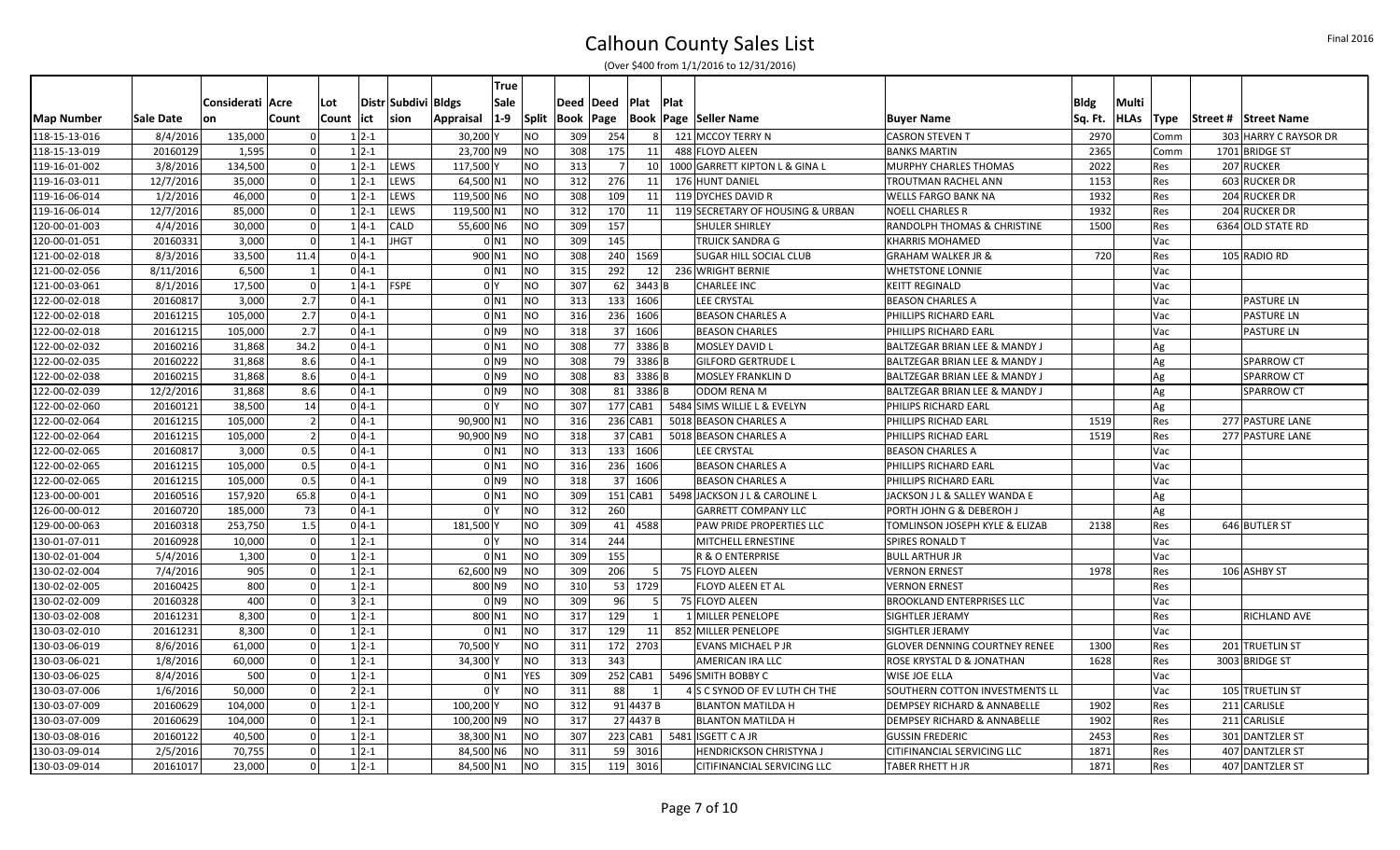|                   |            |                  |              |              |                     |            | True               |           |             |            |            |                                    |                                  |         |             |            |                             |
|-------------------|------------|------------------|--------------|--------------|---------------------|------------|--------------------|-----------|-------------|------------|------------|------------------------------------|----------------------------------|---------|-------------|------------|-----------------------------|
|                   |            | Considerati Acre |              | Lot          | Distr Subdivi Bldgs |            | Sale               |           | Deed   Deed |            | Plat       | Plat                               |                                  | Bldg    | Multi       |            |                             |
| <b>Map Number</b> | Sale Date  | <b>on</b>        | Count        | Count lict   | sion                | Appraisal  | $1-9$              | Split     | Book        | Page       |            | <b>Book   Page   Seller Name</b>   | <b>Buyer Name</b>                | Sq. Ft. | <b>HLAs</b> | Type       | <b>Street # Street Name</b> |
| 130-04-02-012     | 9/5/2016   | 155,000          |              | $1 2-1$      |                     | 129,200 Y  |                    | NO        | 310         | 191        |            | <b>DAVIS ROBERT BEN</b>            | CHAVIS ALLISON RENEE             | 1925    |             | Res        | 415 BUTLER ST               |
| 130-04-03-003     | 20161130   | 141,500          |              | $2 2-1 $     |                     | 97,700 Y   |                    | NO        | 316         | 154        | 2375       | COCHRAN SADIE MARIE                | CRAIG JACQUELINE R               | 2272    |             | Res        | 412 BUTLER ST               |
| 130-04-03-011     | 20160722   | 94,500           |              | $1 2-1$      |                     | 86,500 N1  |                    | <b>NO</b> | 312         | 294        |            | 144 OTT DANTZLER RENNE ET AL       | <b>BIZZELL LINDA S</b>           | 1957    |             | Res        | 405 PINE HILL RD            |
| 130-04-03-012     | 20160928   | 79,000           | $\Omega$     | $1 \, 2 - 1$ |                     | 56,800 Y   |                    | NO.       | 315         | 143        | 3140       | CARROLL WILLIAM & ELIZABETH        | SMITH JESSIE N                   | 1330    |             | Res        | 406 PINE HILL RD            |
| 131-04-01-009     | 7/4/2016   | 3,100            | $\sqrt{ }$   | $1 \, 2 - 1$ |                     | 20,600 N9  |                    | NO        | 309         | 202        |            | <b>WALLEY WILLIE THOMAS</b>        | R & O ENTERPRISE                 | 820     |             | Res        | 109 MOLLY ST                |
| 131-04-04-013     | 20160224   | 1,700            | $\sqrt{ }$   | $12-1$       |                     |            | 0 <sub>N1</sub>    | NO.       | 319         | 143        |            | <b>HAMPTON ED HEIRS OF</b>         | <b>GOVAN SARAH I</b>             |         |             | Vac        |                             |
| 131-04-08-007     | 6/9/2016   | 20,000           |              | $2 4-1 $     |                     | 47,200 N1  |                    | NO.       | 317         | 45         |            | 3 GLOYD GENEVA                     | THOMPSON WILLIE DEAN             | 1218    |             | Res        | 105 SUNSHINE CT             |
| 139-00-00-024     | 20161018   | 6,000            | 5.8          | $0 4-1 $     |                     |            | 0 <sub>N1</sub>    | NO.       | 315         | 92         |            | <b>BROWN CHARLIE</b>               | AUSTIN CROSBY SHERRY K & BANKS   |         |             | Vac        |                             |
| 140-00-00-003     | 10/3/2016  | 10,000           | 20           | $0 4-1 $     |                     |            | 0 N9               | NO        | 308         | 243        |            | STEWART WILLIE E HEIRS OF          | TOMLINSON JOSEPH                 |         | Ag          |            |                             |
| 142-00-00-010     | 20160729   | 145,000          | 50.1         | $0 4-1 $     |                     |            | 0 <sup>1</sup>     | NO        | 313         | 18         | 3680       | K & R LAND HOLDINGS LLC            | SIKES JAMES M JR                 |         | Ag          |            |                             |
| 144-00-00-005     | 20161020   | 1,000,000        | 22.7         | $0 4-1 $     |                     | 73,280 N1  |                    | NO.       | 315         | 108        | 3367       | W WEBB CARROLL PROPERTIES LLC      | TRACKSIDE PROPERTIES LLC         | 7660    | Ag          |            | 54 GALLOP TR                |
| 144-00-00-032     | 20161020   | 1,000,000        | 1.9          | $0 4-1 $     |                     |            | 0 <sub>N1</sub>    | NO.       | 315         | 108 CAB1   |            | 5338 WEBB CARROLL PROPERTIES LLC   | TRACKSIDE PROPERTIES LLC         |         |             | Vac        |                             |
| 150-00-00-013     | 20161018   | 3,000            | $\sqrt{ }$   | $11-1$       |                     |            | $0$ N <sub>1</sub> | NO.       | 315         | 139        |            | KING ALAN WHITFIELD LIFE ESTAT     | <b>STROMAN BONNETTA</b>          |         |             | Vac        |                             |
| 150-11-01-001     | 10/2/2016  | 50,593           | $\sqrt{ }$   | $1 1-1$      |                     | 144,900 N9 |                    | ΝO        | 308         | 49         |            | 92 SECRETARY OF HOUSING AND URBAN  | <b>KEMPSJ</b>                    | 2688    |             | Res        | 102 FIRST ST                |
| 150-12-01-004     | 20160524   | 16,500           | $\mathsf{r}$ | $11-1$       | <b>SUMM</b>         | 45,100 N1  |                    | NO        | 310         | 335 3743 B |            | FIRST CITIZENS BANK & TRUST CO     | WILLIAMS WHETSEL L               | 1014    |             | Res        | 107 NURSERY RD              |
| 150-14-06-005     | 20160328   | 450              |              | $2 1-1$      |                     | 3,400 N9   |                    | NO        | 309         | 94         |            | JOHNSON AIKEN JR                   | <b>BROOKLAND ENTERPRISES LLC</b> | 1008    |             | Res        | 615 FIRST ST                |
| 150-15-01-003     | 5/8/2016   | 178,000          | $\sqrt{ }$   | $1 1-1$      |                     | 112,100 Y  |                    | NO.       | 313         | 13         |            | TAYLOR IRENE B & BRADSHAW MARY     | PROTTS RONALD & KAREN            | 1904    |             | Res        | 5338 CAMERON                |
| 150-15-04-009     | 20160524   | 40,000           | $\sqrt{ }$   | $1 1-1$      |                     | 268,100 N1 |                    | NO.       | 310         | 304        |            | JERICHO UNITED METHODIST           | <b>FOWLER TERRY V</b>            | 5040    |             | Comm       | 204 OLD ORANGEBURG RD       |
| 156-00-00-018     | 20160926   | 3,000            | 6.5          | $0 4-1 $     |                     |            | 0 <sub>N2</sub>    | NO        | 314         | 235        |            | <b>BUTLER LILLIAN M &amp;</b>      | PINCKNEY MICHELLE LYN GUERRERO   |         | Ag          |            |                             |
| 156-00-00-067     | 5/10/2016  | 39,634           | 28.3         | $04-1$       |                     |            | 0 <sub>N1</sub>    | NO.       | 314         | 281 CAB1   |            | 4944 HUFFMAN JAMES W               | <b>FLEA BITE LLC</b>             |         | Ag          |            |                             |
| 156-00-00-076     | 10/12/2016 | 3,750            | 3.6          | $04-1$       |                     |            | 0 <sub>N2</sub>    | YES       | 316         | 284 CAB1   |            | 5553 OAK RIDGE FARM LLC            | HAIGLER LOU & LITTLE BRUCE L     |         |             | Vac        |                             |
| 157-00-00-042     | 20160526   | 125,000          | 0.7          | $0 4-1 $     |                     | 117,100 N1 |                    | NO.       | 311         |            | 3 CAB1     | 5513 BRYANT BILLIE B               | <b>SMITH GARY E &amp;</b>        | 1858    |             | <b>Res</b> | 8395 OLD STATE RD           |
| 157-03-00-008     | 20160113   | 102,000          | $\sqrt{ }$   | $1 1-1$      |                     | 147,100 N1 |                    | NO        | 308         | 60         | 10         | 603 VILLAGE CAPITAL INVESTMENTS LL | SECRETARY OF HOUSING & URBAN     | 2240    |             | Res        | 8193 OLD STATE RD           |
| 157-03-00-008     | 20160516   | 103,218          | $\sqrt{ }$   | $11-1$       |                     | 147,100 Y  |                    | NO        | 310         | 255        | 10         | 603 SECRETARY OF HOUSING & URBAN   | <b>BRYANT JAMES S IV</b>         | 2240    |             | Res        | 8193 OLD STATE RD           |
| 158-00-00-047     | 20160613   | 15,000           |              | $1 4-1$      | GRAS                |            | 0 <sub>N6</sub>    | NO        | 311         | 286        |            | <b>GOODWIN ROSLYN</b>              | OCWEN LOAN SERVICING LLC         |         |             | Vac        | 122 CHIMNEY SWIFT CR        |
| 158-00-00-072     | 9/12/2016  | 64,100           |              | $0 4-1$      |                     | 31,900 N1  |                    | NO        | 316         | 250        | 11         | 562 SECRETARY OF HOUSING & URBAN   | <b>BLACK TERRY</b>               | 1910    |             | Res        | 296 NATES STORE RD          |
| 159-00-00-018     | 20160419   | 1,047,755        | 325          | $04-1$       |                     |            | 0 <sub>N1</sub>    | YES       | 310         |            | $1$ $CAB1$ | 5502 KING GRANT PROPERTIES LLC     | PERROW BELLE D                   |         | Ag          |            |                             |
| 160-00-00-010     | 20161117   | 542,490          | 208.7        | $0 4-1 $     |                     |            | 0 <sub>N1</sub>    | NO.       | 316         | $23$ CAB1  |            | 5556 CARTER EMILIE L               | W M SMITH SONS                   |         | Ag          |            |                             |
| 161-00-00-024     | 3/6/2016   | 23,701           | 6.9          | $0 4-1 $     |                     |            | $0$ N1             | YES       | 311         | 193 CAB1   |            | 5386 W M SMITH & SONS              | RHENEY JOHN W III                |         | Ag          |            |                             |
| 163-00-00-011     | 20160916   | 135,000          | 43.7         | $0 4-1 $     |                     | 5,000 N1   |                    | YES       | 314         | 184 CAB1   |            | 4467 LONE STAR TRACT BCG HOLDING   | <b>SHANNON BILLY L</b>           | 800     | Ag          |            |                             |
| 168-00-02-021     | 6/12/2016  | 2,000            | 0.5          | $0 4-1 $     |                     |            | 0 <sub>N1</sub>    | NO        | 316         | 192 CAB1   |            | 5560 CLAXTON PAMELA                | <b>WEEKS ARTHUR</b>              |         |             | Vac        |                             |
| 168-00-02-022     | 6/12/2016  | 1,000            | $\Omega$     | $1 4-1$      |                     |            | 0 <sub>N1</sub>    | NO.       | 316         | 186 CAB1   |            | 5560 CLAXTON PAMELA                | <b>WEEKS ARTHUR</b>              |         |             | Vac        |                             |
| 168-00-02-025     | 6/12/2016  | 1,200            | $\sqrt{ }$   | $2 4-1 $     |                     |            | 0 <sub>N1</sub>    | NO.       | 316         | 190 CAB1   |            | 5560 CLAXTON PAMELA                | <b>WEEKS ARTHUR</b>              |         |             | Vac        |                             |
| 168-00-02-028     | 6/12/2016  | 1,000            | - 0          | $1 4-1$      |                     |            | $0$ N1             | NO.       | 316         | 184 CAB1   |            | 5560 CLAXTON PAMELA                | <b>GOODWINE JOHN L</b>           |         |             | Vac        |                             |
| 168-00-03-011     | 20161028   | 165,000          |              | $1 4-1$      |                     |            | $0$ N1             | NO        | 315         | 231 CAB1   |            | 4706 TABER WILLIAM T & JULIE S     | DUNNING PHILP C JR &             |         |             | Vac        | <b>TOWN SQUARE ST</b>       |
| 168-00-03-020     | 10/5/2016  | 135,000          | 8.5          | $0 4-1 $     |                     | 49,100 Y   |                    | NO.       | 310         | 321        | 10         | 471 KIRVEN SAMUEL E II & DAVID B & | <b>GRUBBS RYAN WK</b>            | 1056    |             | Res        | 172 TOWN SQUARE ST          |
| 168-00-03-035     | 20161014   | 1,200            | 0.8          | $0 4-1 $     |                     | 95,500 N1  |                    | NO.       | 316         | 66 CAB1    |            | 5552 CLAXTON PAMELA                | <b>WEEKS ARTHUR</b>              | 1814    |             | <b>Res</b> | 570 WISE RD                 |
| 168-00-03-036     | 20161014   | 1,000            | $\sqrt{ }$   | $1 4-1$      |                     |            | 0 <sub>N1</sub>    | ΝO        | 316         | 70 CAB1    |            | 5552 CLAXTON PAMELA                | <b>WEEKS ARTHUR</b>              |         |             | Vac        | 574 WISE                    |
| 168-00-03-039     | 20161014   | 2,000            | $\sqrt{ }$   | $1 4-1$      |                     |            | 0 <sub>N1</sub>    | NO        | 316         | 68         |            | <b>CLAXTON PAMELA</b>              | WEEKS ARTHUR                     |         |             | Vac        |                             |
| 168-00-03-045     | 20161028   | 165,000          | 1.9          | $0 4-1 $     |                     | 93,200 N1  |                    | NO        | 315         | $231$ CAB1 |            | 4706 TABER WILLIAM T & JULIE S     | DUNNING PHILIP C &               | 1750    |             | Res        | 99 TOWN SQUARE ST           |
| 173-00-00-006     | 5/2/2016   | 15,500           |              | $0 4-1 $     |                     | 9,500 N1   |                    | YES       | 307         | 325        | 12         | 222 ARANT ALAN D                   | JEFFORDS CHRISTOPHER JACK        | 858     |             | Res        | 434 RED CLAY                |
| 176-00-01-063     | 20161021   | 27,500           |              | $0 4-1 $     |                     | 87,500 N1  |                    | NO.       | 315         | 237        | 11         | 912 US BANK TRUST NA               | TABER RHETT H JR                 | 1323    |             | Res        | 24 EDENS GARDEN LANE        |
| 181-00-02-037     | 20160321   | 24,000           |              | $1 4-1$      | <b>CRST</b>         | 40,100 N1  |                    | NO        | 309         | 101        | 264        | HOWELL JOANNE                      | <b>GEORGE MARION BUCKMON</b>     | 1025    |             | <b>Res</b> | 449 CRESTON RD              |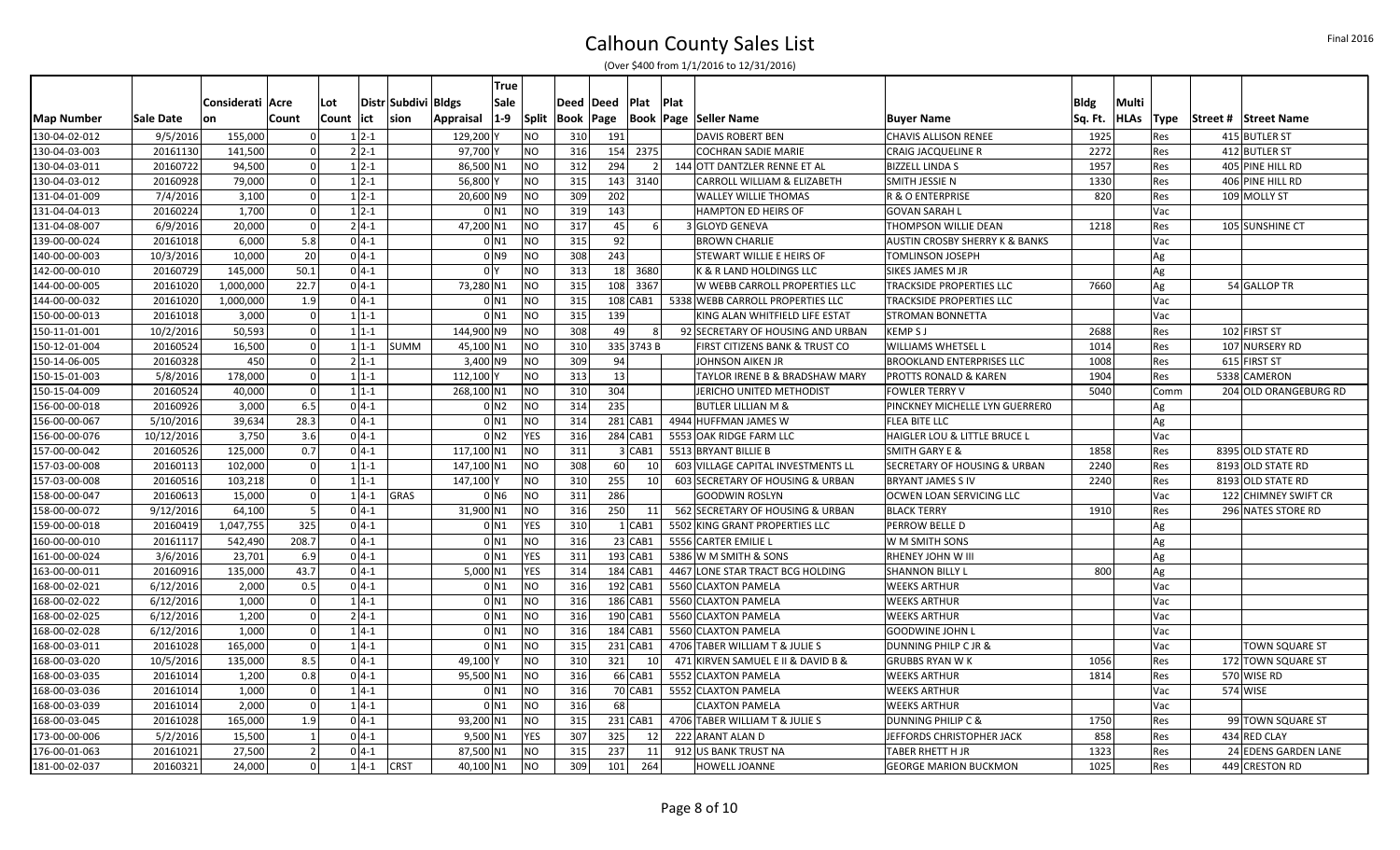|                   |           |                  |                |            |          |                     |            | <b>True</b>                   |     |             |                |                 |      |                                     |                                      |         |             |             |                             |
|-------------------|-----------|------------------|----------------|------------|----------|---------------------|------------|-------------------------------|-----|-------------|----------------|-----------------|------|-------------------------------------|--------------------------------------|---------|-------------|-------------|-----------------------------|
|                   |           | Considerati Acre |                | Lot        |          | Distr Subdivi Bldgs |            | Sale                          |     | Deed   Deed | Plat           |                 | Plat |                                     |                                      | Bldg    | Multi       |             |                             |
| <b>Map Number</b> | Sale Date | on               | Count          | Count  ict |          | sion                | Appraisal  | $1-9$<br><b>Split</b>         |     | Book   Page |                |                 |      | Book   Page   Seller Name           | <b>Buyer Name</b>                    | Sq. Ft. | <b>HLAs</b> | <b>Type</b> | <b>Street # Street Name</b> |
| 183-00-00-029     | 20160321  | 21,572           | 0.7            |            | $04-1$   |                     | 10,000 N1  | NO.                           |     | 321         | 284            | 95              |      | TRI AG INV LLC                      | ELLISON RICHARD ET AL                |         |             | Res         | 98 OAK VIEW RD & 92 OAK VII |
| 184-00-00-046     | 20160527  | 247,950          | 165.3          |            | $04-1$   |                     |            | 0 <sub>N2</sub><br><b>NO</b>  | 311 |             | $\overline{7}$ |                 |      | HUFFMAN THOMAS JR AND               | SHIRLEY JANICE H & DOYLE C JR        |         |             | Ag          | 75 COTTONTAIL LN            |
| 185-00-00-016     | 20161019  | 3,000            |                |            | $04-1$   |                     |            | <b>NO</b><br>0 N1             |     | 316         | 130            |                 |      | <b>BACKMON JAMIE ET AL</b>          | TROUTMAN AARON W                     |         |             | Vac         | 240 JERICHO                 |
| 186-00-00-016     | 3/10/2016 | 30,000           | 9.7            |            | $04-1$   |                     | 70,900 N6  | <b>NO</b>                     |     | 316         | 125            | 81              |      | 247 BANK OF AMERICA NA              | <b>BANK OF AMERICA NA</b>            | 1524    |             | Res         | 1461 MIDWAY RD              |
| 188-00-00-017     | 20161213  | 300,000          | 7              |            | $0 4-1 $ |                     | 337,700 N2 | <b>YES</b>                    | 316 |             | $241$ CAB1     |                 |      | 5564 SOUTHERN FARMLANDS LLC         | SHULER MARGARET HAIGLER &            | 4567    |             | Res         | 318 HARVEST                 |
| 189-00-00-001     | 20160217  | 80,000           | $\overline{2}$ |            | $0 4-1 $ |                     | 49,700     | NO.                           | 308 |             | 7 CAB1         |                 |      | 4955 BACKMON ROBERT LEE             | PALMETTO PEANUT LLC                  | 1878    |             | Res         | 10115 OLD STATE RD          |
| 191-00-01-013     | 20161213  | 60,000           | 10.8           |            | $04-1$   |                     | 31,000 N1  | <b>NO</b>                     | 316 |             | 245            | 10 <sup>1</sup> |      | 382 TROUTMAN ERNEST L ET AL         | SOUTHERN FARMLANDS LLC               | 925     |             | Res         | 990 PICKETT LEVEL RD        |
| 191-00-02-005     | 20160824  | 55,000           | 17.7           |            | $04-1$   |                     |            | <b>NO</b><br>0 <sup>1</sup>   | 313 |             | 261<br>712     |                 |      | <b>BAIR THOMAS A</b>                | LYONS BROTHERS FARMS LLC             |         |             | Ag          |                             |
| 191-00-03-027     | 12/5/2016 | 16,000           | 5.5            |            | $0 4-1 $ |                     |            | <b>NO</b><br>0 <sup>1</sup>   | 310 |             | 180 CAB1       |                 |      | 5511 WILES RUSSELL L                | LOONEY GLEN E & ELIZABETH W          |         |             | Ag          |                             |
| 192-00-00-002     | 9/5/2016  | 26,000           | 3.8            |            | $0 4-1 $ |                     | 108,200 N1 | NO.                           | 310 |             | 245<br>386     |                 |      | MARINERS ATLANTIC PORFOLIO LLC      | ELLIS JERRY & BETSY JTWROS           | 1800    |             | Res         | 1332 NATES STORE RD         |
| 192-00-00-048     | 5/12/2016 | 10,000           | 1.9            |            | $0 4-1$  |                     |            | <b>NO</b><br>0 <sub>N6</sub>  | 318 |             | 302 1369       |                 |      | <b>ROBERTS STEVEN G</b>             | LAKEVIEW LOAN SERVICING LLC          |         |             | Vac         | 525 PICKETT LEVEL RD        |
| 200-00-00-019     | 20160727  | 40,000           | 10             |            | $04-1$   |                     | 500 N1     | NO                            | 312 |             | 337 1399       |                 |      | SPRADLEY CLAYTON M                  | <b>BUXTON THOMAS M</b>               |         |             | Res         | 236 WADFORD                 |
| 201-00-00-058     | 20160318  | 59,900           | 1.5            |            | $04-1$   |                     | 96,700 N1  | <b>NO</b>                     | 309 |             | 36             |                 |      | <b>BUCKMON ETHEL &amp; PAUL</b>     | ROBINSON RANDOLPH                    | 1770    |             | Res         | 392 FT MOTTE                |
| 210-00-00-012     | 20160419  | 18,742           | 25             |            | $0 4-1 $ |                     |            | 0 <sub>N2</sub><br><b>NO</b>  |     | 310         | 67             |                 |      | CARSON JULIAN D, MARION E &         | CARSON MARION E & DANIEL W &         |         |             | Ag          |                             |
| 210-00-00-014     | 20160419  | 20,992           | 28             |            | $04-1$   |                     |            | 0 <sub>N2</sub><br><b>NO</b>  | 310 |             | 65             |                 |      | CARSON JULIAN D, MARION E &         | CARSON MARION E & DANIEL W           |         |             | Ag          |                             |
| 211-00-00-039     | 20160523  | 35,000           | -5             |            | $04-1$   |                     | 30,200     | NO.                           | 310 |             | 313 CAB1       |                 |      | 4772 CHASSEREAU OLIN W              | <b>WADFORD BRANNON</b>               | 750     |             | Res         |                             |
| 212-00-00-012     | 20160615  | 93,000           |                |            | $0 4-1 $ |                     | 87,100     | NO                            | 311 |             | 276            | 10 <sup>1</sup> |      | 275 LANCASTER GLENN B               | REED MEGAN                           | 1351    |             | Res         | 3053 MCCORDS FERRY RD       |
| 212-00-00-014     | 20160527  | 156,000          | 23.4           |            | $0 4-1 $ |                     | 119,100    | <b>NO</b>                     | 311 |             | 16             | 8               |      | 99 BAKER LARRY L JR                 | <b>IRICK MACK A JR</b>               | 1982    |             | Res         | 3145 MCCORDS FERRY RD       |
| 212-00-00-023     | 20160415  | 33,400           | 11             |            | $0 4-1 $ |                     |            | <b>NO</b><br>0 <sup>1</sup>   | 309 |             | 304            |                 |      | 10 KING KEVIN A & TINMAN CINDY K    | <b>CANADAY BRALYN A</b>              |         |             | Ag          |                             |
| 212-00-00-035     | 20161021  | 149,000          | $\mathbf{R}$   |            | $0 4-1 $ |                     | 199,700    | <b>NO</b>                     | 315 |             | 133            |                 |      | FOWLER JERONA B & TYBRESHA J        | <b>GIERTSEN MICHAEL A</b>            | 2388    |             | Res         | 311 GOOD HOPE RD            |
| 214-00-00-017     | 4/3/2016  | 2,500            | 5.9            |            | $0 4-1 $ |                     | 14,100 N1  | <b>NO</b>                     | 308 |             | 260            |                 |      | 49 MYERS DYANNA & JON D             | JONES DONALD EDWARD &                | 1895    |             | Res         | 144 COMMUNITY CLUB RD       |
| 219-00-02-015     | 20160623  | 15,000           | $\Omega$       |            | $1 4-1 $ | SNFM                | 1,500 N1   | <b>NO</b>                     | 312 |             | 149 1585       |                 |      | <b>BARDOLF MICHAEL KEITH</b>        | SIMPSON HAZEL E                      |         |             | Res         | 217 GARDEN LN               |
| 219-00-02-028     | 20160516  | 35,000           | $\Omega$       |            | $1 4-1$  | <b>SNFM</b>         |            | <b>NO</b><br>0 <sub>N</sub> 9 | 310 |             | 223            |                 |      | <b>TANNER BETTY W</b>               | TANNER BENNIE J JR                   |         |             | Vac         | 37 SANTEE LN                |
| 219-00-02-044     | 20160222  | 25,000           | $\Omega$       |            | $44-1$   | <b>SNFM</b>         |            | <b>NO</b><br>0 <sub>N1</sub>  | 308 |             | 99 1655        |                 |      | <b>BACHMAN TED E</b>                | SHULTZ ANDREW F JR &                 |         |             | Vac         | 100 SANTEE LN               |
| 219-00-03-038     | 20160617  | 15,000           |                |            | $04-1$   |                     |            | <b>NO</b><br>0 N <sub>6</sub> | 312 |             | 145 3983       |                 |      | <b>HART DAVID</b>                   | VANDERBILT MORTGAGE & FINANCE        |         |             | Vac         | 38 BONAPARTE                |
| 220-00-00-001     | 20160520  | 20,000           | $\Omega$       |            | $1 4-1$  | LKPL                |            | 0 <sub>N2</sub><br><b>NO</b>  | 310 |             | 276            |                 |      | WEEKS JOSEPH B & WILLIAM U JR       | <b>WEEKS ROBERT S III</b>            |         |             | Vac         |                             |
| 222-13-00-010     | 20160818  | 187,000          | $\Omega$       |            | $1 4-1$  | LOWF                | 36,900 Y   | <b>NO</b>                     | 313 |             |                |                 |      | 255 3744 3746 PESAVENTO CHARLES W & | WHITE ANDREA EATON &                 | 640     |             | Res         | 181 STOUDENMIRE DR          |
| 222-15-00-009.01  | 20160815  | 2,375            | $\Omega$       |            | $0 4-1 $ | LOWF                | 102,100 N9 | <b>NO</b>                     | 314 |             | $\mathbf{1}$   |                 |      | DANIELS CLARENCE E & CARL E         | DANIELS CLARENCE E & CARL E          | 621     |             | Comm        | 958 LOW FALLS               |
| 230-00-01-017     | 20160517  | 49,500           | $\Omega$       |            | $1 4-1$  | <b>SNFM</b>         |            | <b>NO</b><br>0 <sub>N1</sub>  | 310 |             | 324            | 12              |      | 299 WILLIAMS MICHAEL G & SABRINA N  | STARNES DANNY J & ALDERESA H         |         |             | Vac         |                             |
| 230-00-02-018     | 1/8/2016  | 16,000           | $\Omega$       |            | $1 4-1$  | DNET                |            | <b>NO</b><br>0 <sup>1</sup>   | 312 |             | 341 CAB1       |                 |      | 4503 TAYLOR GEORGE P                | <b>REEP KATHY D</b>                  |         |             | Vac         | <b>STUMPHOLE RD</b>         |
| 230-00-03-027     | 3/6/2016  | 80,000           |                |            | $1 4-1$  | <b>HHIL</b>         | $5,000$ N1 | <b>NO</b>                     | 311 |             | 98 2237        |                 |      | PHILLIPS ANDREW J JR ET AL          | SMITH JOHN W & DONNA B               | 1560    |             | Res         | 48 EGRET DR                 |
| 230-00-03-046     | 20160218  | 100,000          | $\Omega$       |            | $1 4-1 $ | <b>SNFM</b>         | 54,600 Y   | <b>NO</b>                     | 308 |             | 38<br>909      |                 |      | <b>ADAMS JOHN C &amp; BETTY L</b>   | <b>GRIFFITH LINDA C</b>              | 1098    |             | Res         | 85 KINGFISHER LN            |
| 230-00-03-058     | 20161118  | 11,000           | $\Omega$       |            | $14-1$   | <b>SNFM</b>         | 4,500 N1   | NO                            | 316 |             | 60             | 299             |      | <b>HARMON WYMAN P</b>               | <b>HARMON WYMAN P &amp;</b>          |         |             | Res         | 49 KINGFISHER LN            |
| 230-00-03-066     | 20160418  | 20,000           | $\Omega$       |            | $1 4-1$  | <b>SNFM</b>         |            | YES<br>0 <sub>N1</sub>        | 310 |             | 63 CAB1        |                 |      | 5506 HARTIN RAYMOND D & ELIZABETH S | SAWYER ALICE FAYE                    |         |             | Vac         | <b>KINGFISHER</b>           |
| 230-02-00-004.01  | 20160225  | 2,500            |                |            | $04-1$   | <b>HHLK</b>         | 192,300 N9 | NO.                           | 454 |             | 144            |                 |      | <b>BRUCH GERALD G &amp; DONNA K</b> | <b>LIVINGSTON STEVEN</b>             | 836     |             | Res         | 72 PINTAIL LN               |
| 230-05-00-006     | 20160421  | 79,000           | $\Omega$       |            | $14-1$   | <b>CLSD</b>         | 300 N1     | <b>NO</b>                     | 310 |             | 27 3745        |                 |      | WILDS STEVEN W & PATRICIA A         | <b>RUCKER TONY RYAN &amp; LYNN R</b> |         |             | Res         | 649 STUMPHOLE RD            |
| 230-12-00-028     | 20160630  | 130,000          | $\Omega$       |            | $1 4-1$  | <b>CLSD</b>         | 12,100 N2  | <b>NO</b>                     |     | 312         | 65 3745        |                 |      | MOORE JAMES C JR                    | MOORE JAMES C III &                  | 864     |             | Res         | 805 STUMPHOLE               |
| 231-00-01-007     | 20161219  | 3,400            | $\overline{2}$ |            | $04-1$   |                     |            | NO<br>$0$ N1                  | 316 |             | 265            |                 |      | <b>HOBBS BILL</b>                   | <b>HARMON DANIEL</b>                 |         |             | Vac         | 803 OLD RIVER RD            |
| 231-00-02-010     | 20160728  | 50,000           | $\Omega$       |            | $14-1$   | <b>GETH</b>         |            | <b>NO</b><br>0 <sub>N1</sub>  | 322 |             | 148            | 10              |      | 225 FISHER JOHN C &                 | YULAS JOSEPH A & SANDRA L            |         |             | Vac         | 18 YENNY LN                 |
| 231-00-02-018     | 20160129  | 20,500           | 8.1            |            | $04-1$   |                     |            | NO.<br>0 <sup>1</sup>         | 307 |             | 285 4305 A     |                 |      | MURCKO BRIAN A & JOANNE T           | PERKINS ANDREW C & CONSTANCE         |         |             | Ag          |                             |
| 231-00-03-019     | 8/5/2016  | 230,000          | $\overline{0}$ |            | $1 4-1 $ | GRIF                | 100,600    | <b>NO</b>                     | 311 |             | 91 3514        |                 |      | RIGEL REAL ESTATE INV LLC           | KANIPE WAYNE R & SUSAN M             | 1428    |             | Res         | 80 LAKE MARION              |
| 232-00-01-055     | 8/1/2016  | 220,000          | $\Omega$       |            | $1 4-1$  | LBRZ                | 246,700    | NO.                           | 307 |             | $119$ CAB1     |                 |      | 4804 HOMEOWNERS MTG ENT INC         | KAPSCH MICHAEL R &                   | 2101    |             | Res         | 102 BREEZEWOOD              |
| 232-00-02-001     | 20160525  | 170,000          | $\Omega$       |            | $1 4-1$  | POPL                | 185,400    | <b>NO</b>                     | 311 |             | 55 3831        |                 |      | 3830 JENKINS GERALD                 | RUSH JOSEPH J                        | 1580    |             | Res         | 135 LOBLOLLY COURT          |
|                   |           |                  |                |            |          |                     |            |                               |     |             |                |                 |      |                                     |                                      |         |             |             |                             |